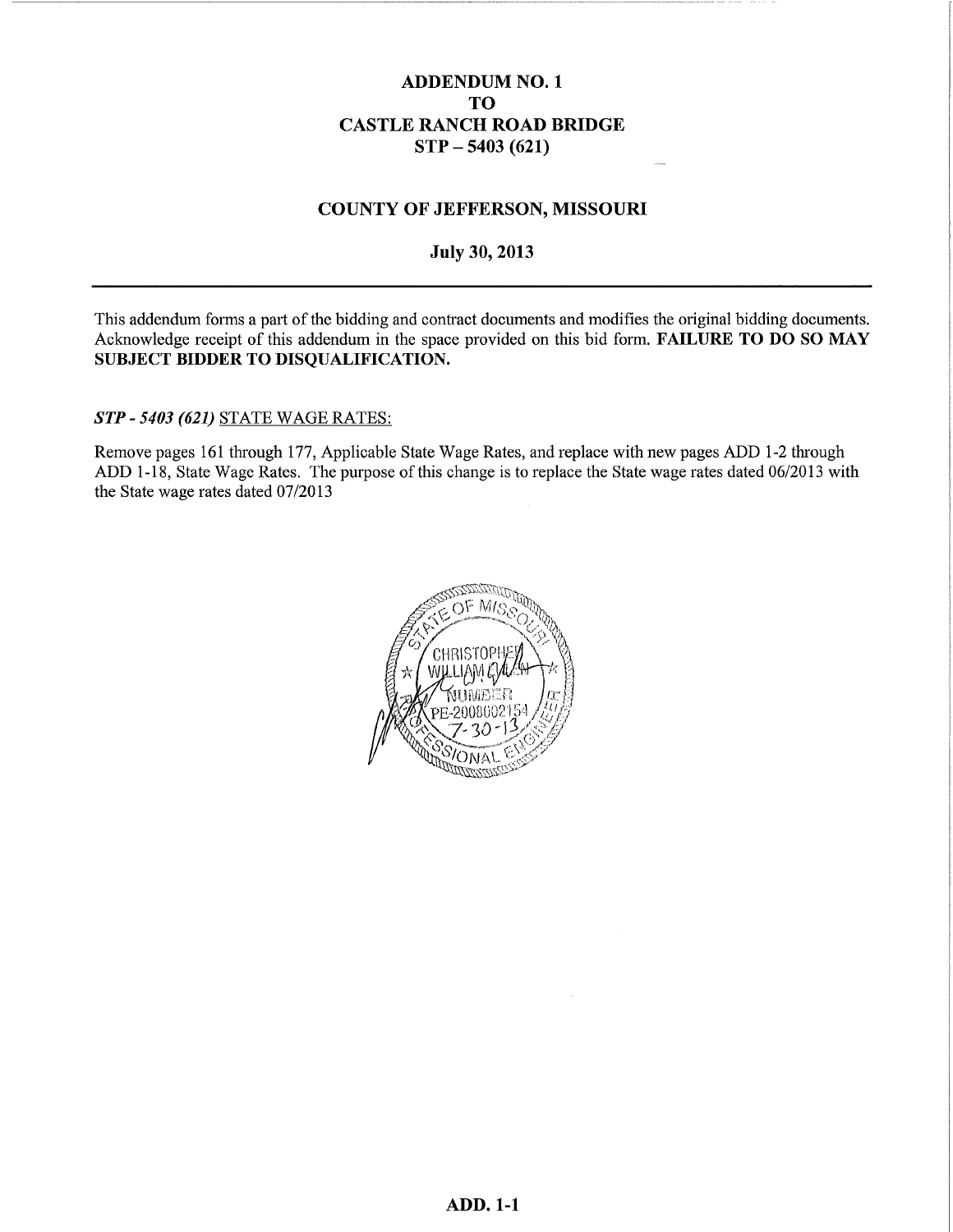# **Division of Labor Standards Missouri**

WAGE AND HOUR SECTION



JEREMIAH W. (JAY) NIXON, Governor

## **Annual Wage Order No. 20**

### Section 050 **JEFFERSON COUNTY**

In accordance with Section 290.262 RSMo 2000, within thirty (30) days after a certified copy of this Annual Wage Order has been filed with the Secretary of State as indicated below, any person who may be affected by this Annual Wage Order may object by filing an objection in triplicate with the Labor and Industrial Relations Commission, P.O. Box 599, Jefferson City, MO 65102-0599. Such objections must set forth in writing the specific grounds of objection. Each objection shall certify that a copy has been furnished to the Division of Labor Standards, P.O. Box 449, Jefferson City, MO 65102-0449 pursuant to 8 CSR 20-5.010(1). A certified copy of the Annual Wage Order has been filed with the Secretary of State of Missouri.

Original Signed by Robert A. Bedell, Acting Director Division of Labor Standards

This Is A True And Accurate Copy Which Was Filed With The Secretary of State: **March 8, 2013**

Last Date Objections May Be Filed: **April 8, 2013**

**Prepared by Missouri Department of Labor and Industrial Relations**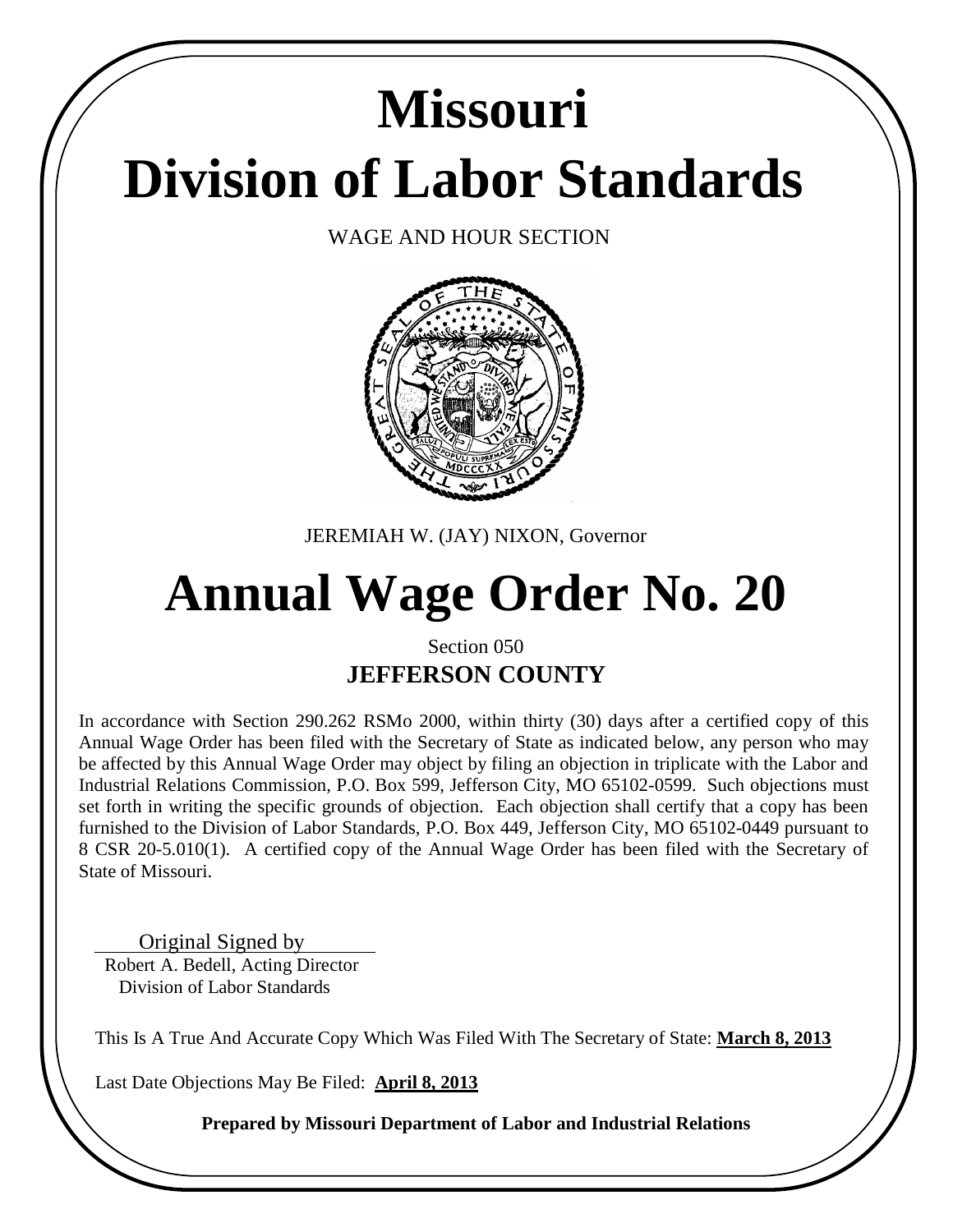|                                                 |            |              | <b>Basic</b> | Over-                     |                   |                              |  |  |  |  |  |
|-------------------------------------------------|------------|--------------|--------------|---------------------------|-------------------|------------------------------|--|--|--|--|--|
| <b>OCCUPATIONAL TITLE</b>                       | ** Date of |              | Hourly       | Time                      | Holiday           | <b>Total Fringe Benefits</b> |  |  |  |  |  |
|                                                 | Increase   |              | Rates        |                           | Schedule Schedule |                              |  |  |  |  |  |
| Asbestos Worker (H & F) Insulator               |            |              | \$37.26      | 55                        | 60                | \$19.51                      |  |  |  |  |  |
| <b>Boilermaker</b>                              |            |              | \$31.20      | 126                       | $\overline{7}$    | \$27.01                      |  |  |  |  |  |
| <b>Bricklayer and Stone Mason</b>               | 6/13       |              | \$31.24      | 72                        | $\overline{5}$    | \$19.93                      |  |  |  |  |  |
| Carpenter                                       |            | e            | \$34.63      | 77                        | 41                | \$14.00                      |  |  |  |  |  |
| <b>Cement Mason</b>                             | 6/13       |              | \$30.20      | 80                        | $\overline{6}$    | \$15.36                      |  |  |  |  |  |
| Electrician (Inside Wireman)                    | 7/13       |              | \$32.25      | $\overline{82}$           | $\overline{71}$   | $$10.28 + 39.5\%$            |  |  |  |  |  |
| Electrician (Outside-Line Construction\Lineman) |            |              | \$38.91      | 43                        | 45                | $$5.00 + 37.5\%$             |  |  |  |  |  |
| <b>Lineman Operator</b>                         |            |              | \$33.59      | 43                        | 45                | $$5.00 + 37.5\%$             |  |  |  |  |  |
| Groundman                                       |            |              | \$25.97      | 43                        | 45                | $$5.00 + 37.5\%$             |  |  |  |  |  |
| <b>Communication Technician</b>                 |            |              | \$28.05      | 44                        | 47                | $$8.93 + 29.75\%$            |  |  |  |  |  |
| <b>Elevator Constructor</b>                     | 6/13       | a            | \$43.715     | 26                        | 54                | \$26.755                     |  |  |  |  |  |
| <b>Operating Engineer</b>                       |            |              |              |                           |                   |                              |  |  |  |  |  |
| Group I                                         | 6/13       |              | \$30.51      | 3                         | 66                | \$23.35                      |  |  |  |  |  |
| Group II                                        | 6/13       |              | \$30.51      | $\overline{3}$            | 66                | \$23.35                      |  |  |  |  |  |
| Group III                                       | 6/13       |              | \$28.61      | $\overline{3}$            | 66                | \$23.35                      |  |  |  |  |  |
| Group III-A                                     | 6/13       |              | \$30.51      | 3                         | 66                | \$23.35                      |  |  |  |  |  |
| Group IV                                        | 6/13       |              | \$25.15      | $\overline{3}$            | 66                | \$23.35                      |  |  |  |  |  |
| Group V                                         | 6/13       |              | \$25.15      | $\overline{3}$            | 66                | \$23.35                      |  |  |  |  |  |
| Pipe Fitter                                     | 7/13       |              | \$34.75      | 91                        | 69                | \$26.28                      |  |  |  |  |  |
| Glazier                                         |            |              | \$32.78      | 87                        | $\overline{31}$   | $$21.13 + 13.2\%$            |  |  |  |  |  |
| Laborer (Building):                             |            |              |              |                           |                   |                              |  |  |  |  |  |
| General                                         |            | b            | \$24.66      | $\overline{73}$           | 7                 | \$11.67                      |  |  |  |  |  |
| First Semi-Skilled                              |            | d            | \$25.78      | 73                        | $\overline{7}$    | \$11.67                      |  |  |  |  |  |
| Second Semi-Skilled                             |            | c            | \$25.16      | 73                        | $\overline{7}$    | \$11.67                      |  |  |  |  |  |
| ather                                           |            |              |              | <b>USE CARPENTER RATE</b> |                   |                              |  |  |  |  |  |
| Linoleum Layer and Cutter                       |            |              | \$29.33      | 92                        | 26                | \$13.70                      |  |  |  |  |  |
| Marble Mason                                    |            |              | \$30.62      | 76                        | 51                | \$12.73                      |  |  |  |  |  |
| Millwright                                      |            |              | \$34.63      | $\overline{77}$           | 41                | \$14.00                      |  |  |  |  |  |
| Ironworker                                      |            |              | \$32.28      | 11                        | 8                 | \$20.975                     |  |  |  |  |  |
| Painter                                         |            |              | \$28.75      | 104                       | 12                | \$13.41                      |  |  |  |  |  |
| Plasterer                                       | 7/13       |              | \$30.21      | 67                        | 3                 | \$16.38                      |  |  |  |  |  |
| Plumber                                         | 7/13       |              | \$34.75      | 91                        | 69                | \$26.28                      |  |  |  |  |  |
| Pile Driver                                     |            |              |              | <b>USE CARPENTER RATE</b> |                   |                              |  |  |  |  |  |
| Roofer \ Waterproofer                           |            |              | \$29.50      | 15                        | 73                | \$15.67                      |  |  |  |  |  |
| <b>Sheet Metal Worker</b>                       |            |              | \$36.10      | $\overline{32}$           | 25                | \$21.00                      |  |  |  |  |  |
| Sprinkler Fitter - Fire Protection              |            |              | \$38.78      | 66                        | 18                | \$20.55                      |  |  |  |  |  |
| Terrazzo Worker                                 |            |              | \$30.79      | 116                       | $\overline{5}$    | \$11.09                      |  |  |  |  |  |
| <b>Tile Setter</b>                              |            |              | \$30.62      | 76                        | 51                | \$12.73                      |  |  |  |  |  |
| <b>Truck Driver-Teamster</b>                    |            |              |              |                           |                   |                              |  |  |  |  |  |
| Group I                                         |            | $\mathsf{f}$ | \$28.625     | 35                        | 36                | \$8.65                       |  |  |  |  |  |
| Group II                                        |            | f            | \$28.735     | $\overline{35}$           | 36                | \$8.65                       |  |  |  |  |  |
| Group III                                       |            | f            | \$28.775     | 35                        | $\overline{36}$   | \$8.65                       |  |  |  |  |  |
| Group IV                                        |            | f            | \$28.845     | 35                        | $\overline{36}$   | \$8.65                       |  |  |  |  |  |
| <b>Traffic Control Service Driver</b>           |            |              | \$28.775     | $\overline{22}$           | 55                | \$9.045                      |  |  |  |  |  |

Fringe Benefit Percentage is of the Basic Hourly Rate

Attention Workers: If you are not being paid the appropriate wage rate and fringe benefits contact the Division of Labor Standards at (573) 751-3403.

\*\*Annual Incremental Increase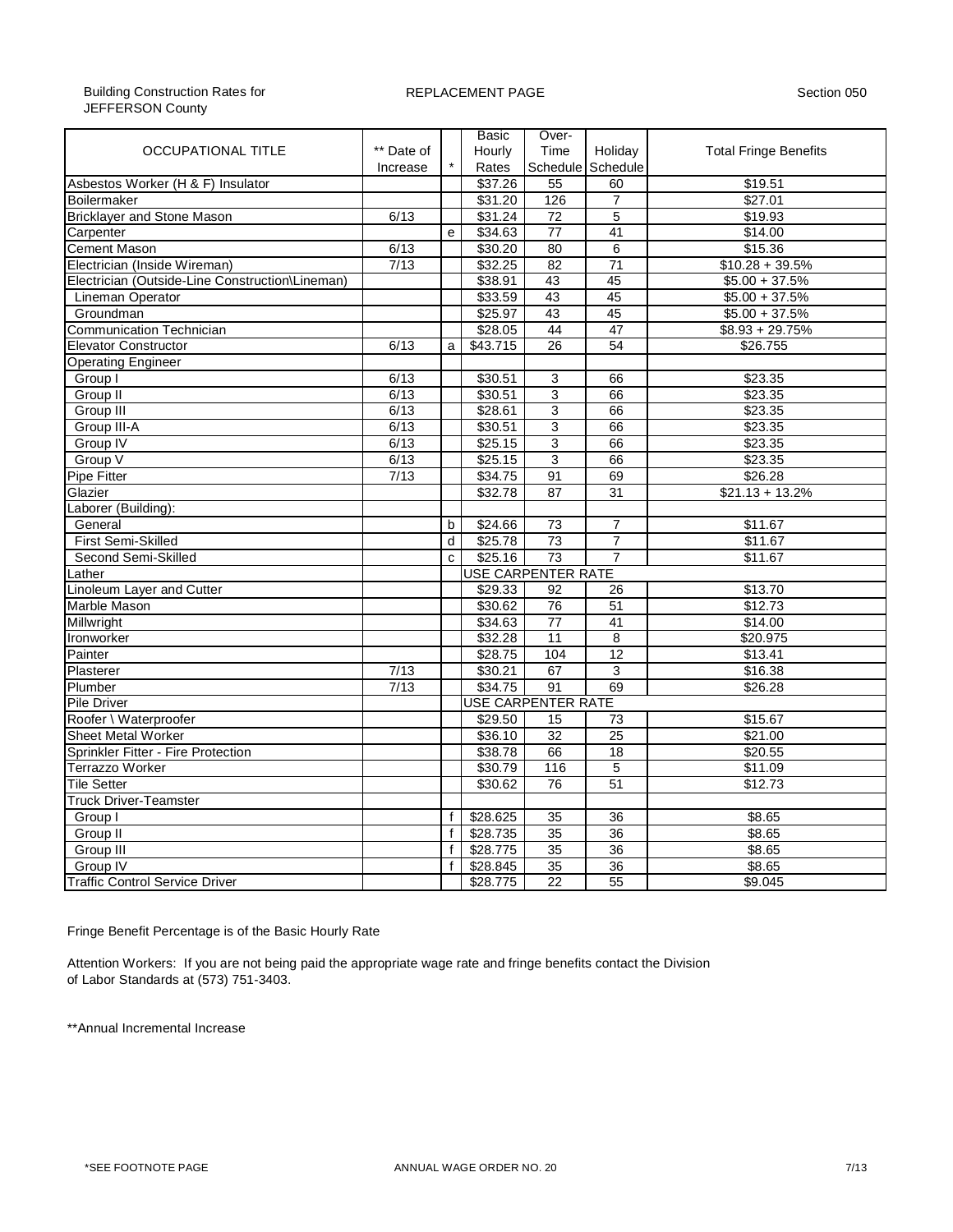Building Construction Rates for JEFFERSON County Footnotes REPLACEMENT PAGE Section 050

|                           |            | Basic  | Over- |                   |                              |
|---------------------------|------------|--------|-------|-------------------|------------------------------|
| <b>OCCUPATIONAL TITLE</b> | ** Date of | Hourly | Time  | Holiday           | <b>Total Fringe Benefits</b> |
|                           | Increase   | Rates  |       | Schedule Schedule |                              |
|                           |            |        |       |                   |                              |
|                           |            |        |       |                   |                              |
|                           |            |        |       |                   |                              |
|                           |            |        |       |                   |                              |
|                           |            |        |       |                   |                              |
|                           |            |        |       |                   |                              |
|                           |            |        |       |                   |                              |
|                           |            |        |       |                   |                              |
|                           |            |        |       |                   |                              |
|                           |            |        |       |                   |                              |
|                           |            |        |       |                   |                              |
|                           |            |        |       |                   |                              |
|                           |            |        |       |                   |                              |
|                           |            |        |       |                   |                              |

\* Welders receive rate prescribed for the occupational title performing operation to which welding is incidental.

Use Building Construction Rates on Building construction in accordance with the classifications of construction work established in 8 CSR 30-3.040(2).

Use Heavy Construction Rates on Highway and Heavy construction in accordance with the classifications of construction work established in 8 CSR 30-3.040(3).

a - Vacation: Employees over 5 years - 8%; Employees under 5 years - 6% **b - Projects over \$1 Million - \$24.66; Projects under \$1 Million - \$22.51 c - Projects over \$1 Million - \$25.16.; Projects under \$1 Million - \$23.01 d - Projects over \$1 Million - \$25.78; Projects under \$1 Million - \$24.03** e - Projects over \$1 Million - \$34.63; Projects under \$1 Million - \$29.54 f - Group I: Projects over \$3 3/4 Million - \$28.625 Projects under \$3 3/4 Million - \$25.125 Group II: Projects over \$3 3/4 Million - \$28.735 Projects under \$3 3/4 Million - \$25.235 Group III: Projects over \$3 3/4 Million - \$28.775 Projects under \$3 3/4 Million - \$25.275 Group IV: Projects over \$3 3/4 Million - \$28.845 Projects under \$3 3/4 Million - \$25.345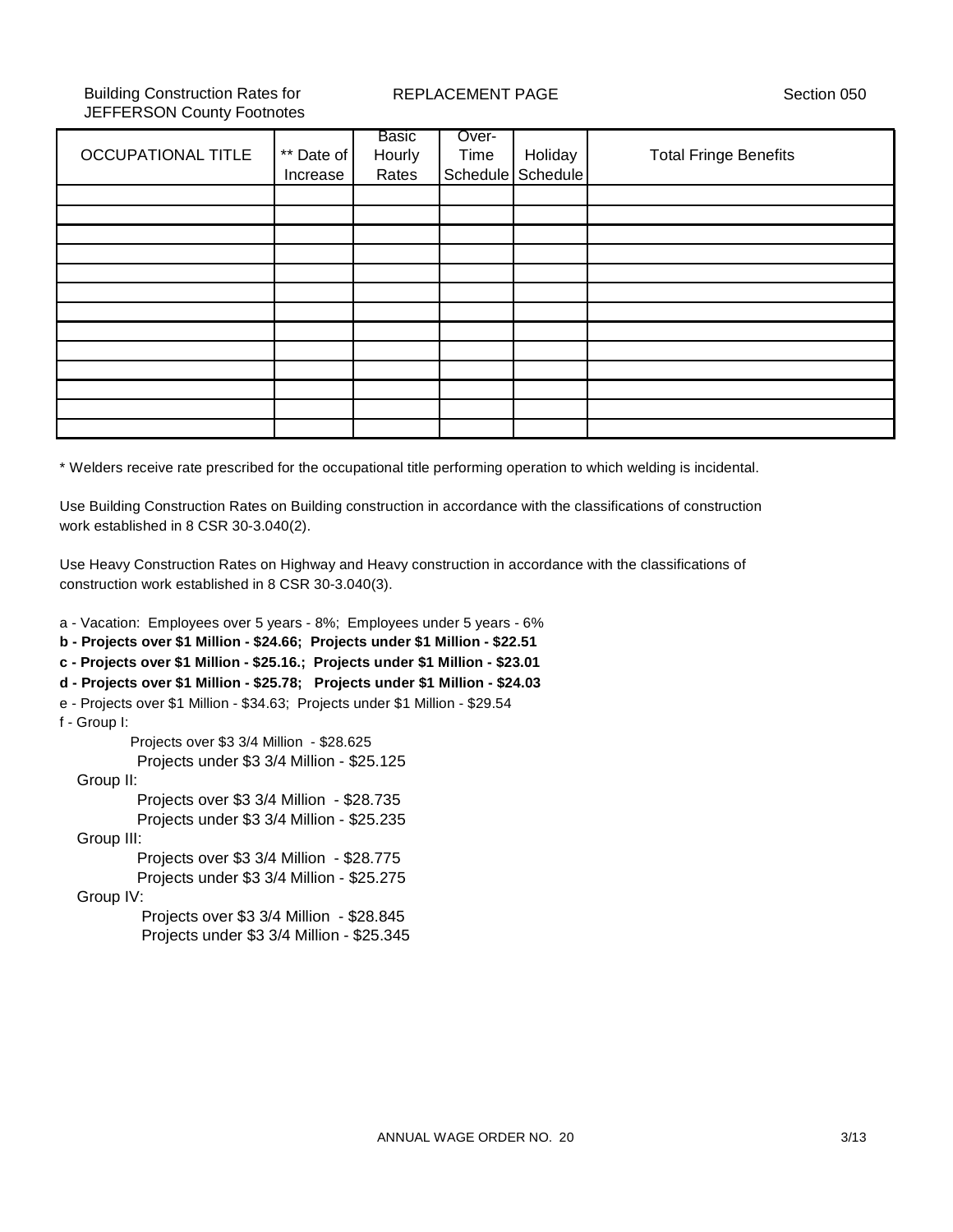**FED:** Minimum requirement per Fair Labor Standards Act means time and one-half (1 ½) shall be paid for all work in excess of forty (40) hours per work week.

**NO. 3:** Means the regular workday shall consist of eight (8) consecutive hours, exclusive of a thirty (30) minute lunch period, with pay at the straight time rate. The regular workday shall begin between the hours of 6:00 a.m. and 9:00 a.m. The Employer may have the option to schedule the work week from Monday through Thursday at ten (10) hours per day at the straight time rate of pay with all hours in excess of ten (10) hours in any one day to be paid at the applicable overtime rate. If the Employer elects to work from Monday through Thursday and is stopped due to inclement weather, holiday or other conditions beyond the control of the Employer, they shall have the option to work Friday at the straight time rate of pay to complete the forty (40) hours for the workweek. All overtime work performed on Monday through Saturday shall be paid at time and one-half (1½) the hourly rate plus an amount equal to one-half (½) of the hourly Total Indicated Fringe Benefits. All work performed on Sundays and recognized holidays shall be paid at double (2) the hourly rate plus an amount equal to the hourly Total Indicated Fringe Benefits. Shifts may be established when considered necessary by the Employer. Shift hours and rates will be as follows. If shifts are established, work on the First Shift will begin between 6:00 a.m. and 9:00 a.m. and consist of eight (8) hours of work plus one-half hour unpaid lunch. Hours worked during the first shift will be paid at the straight time rate of pay. The second shift shall start eight hours after the start of the first shift and consist of eight (8) hours of work plus one-half hour unpaid lunch. Work on the second shift will begin between 2:00 p.m. and 5:00 p.m. and be paid the straight time rate plus \$2.50 per hour. The third shift shall start eight hours after the start of the second shift and consist of eight (8) hours plus one-half hour unpaid lunch. Work on the third shift will begin between 10:00 p.m. and 1:00 a.m. and be paid the straight time rate plus \$3.50 per hour. The additional amounts that are to be paid are only applicable when working shifts. Shifts that begin on Saturday morning through those shifts which end on Sunday morning will be paid at time and one-half these rates. Shifts that begin on Sunday morning through those shifts which end on Monday morning will be paid at double time these rates.

**NO. 11:** Means eight (8) hours shall constitute a day's work, with the starting time to be established between 6:00 a.m. and 8:00 a.m. from Monday to Friday. Time and one-half (1½) shall be paid for first two (2) hours of overtime Monday through Friday and the first eight (8) hours on Saturday. All other overtime hours Monday through Saturday shall be paid at double (2) time rate. Double (2) time shall be paid for all time on Sunday and recognized holidays or the days observed in lieu of these holidays.

**NO. 15:** Means the regular working day shall be scheduled to consist of at least eight (8) hours, but no more than ten (10) consecutive hours, exclusive of the lunch period. The regular working day may be scheduled to commence at any time between the hours of 5:00 a.m. and 10:00 a.m. All work performed in excess of forty (40) hours in one work week, or in excess of ten (10) hours in one work day shall be paid at the rate of one and one-half  $(1/2)$  times the regular hourly wage scale. Any work performed on a Saturday shall be paid for at the rate of one and one-half (1½) times the regular hourly wage scale unless such Saturday work falls under the category of Saturday Make-Up Day. Any work performed by Employees anywhere on Sunday or recognized holidays, shall be paid for at the rate of double (2) time the regular wage scale. If, during the course of a work week, an Employee is unable to work for any reason, and, as a result, that Employee has not accumulated forty (40) hours of compensable time at the straight time rate, the Employer, at his option may offer the Employee the opportunity to work on Saturday at straight time; provided, however, if during the period worked by said Employee on Saturday, the Employee's compensable time at the straight time rate exceeds forty (40) hours, all time worked in excess of the forty (40) hours will be paid at the rate of one and one-half (1½) times the regular hourly wage scale.

**NO. 22:** Means a regular work week of forty (40) hours will start on Monday and end on Friday. The regular work day shall be either eight (8) or ten (10) hours. If a crew is prevented from working forty (40) hours Monday through Friday, or any part thereof by reason of inclement weather, Saturday or any part thereof may be worked as a make-up day at the straight time rate. Employees who are part of a regular crew on a make-up day, notwithstanding the fact that they may not have been employed the entire week, shall work Saturday at the straight time rate. A workday is to begin between 6:00 a.m. and 9:00 a.m. However, the project starting time may be advanced or delayed if mutually agreed to by the interest parties. For all time worked on recognized holidays, or days observed as such, double (2) time shall be paid.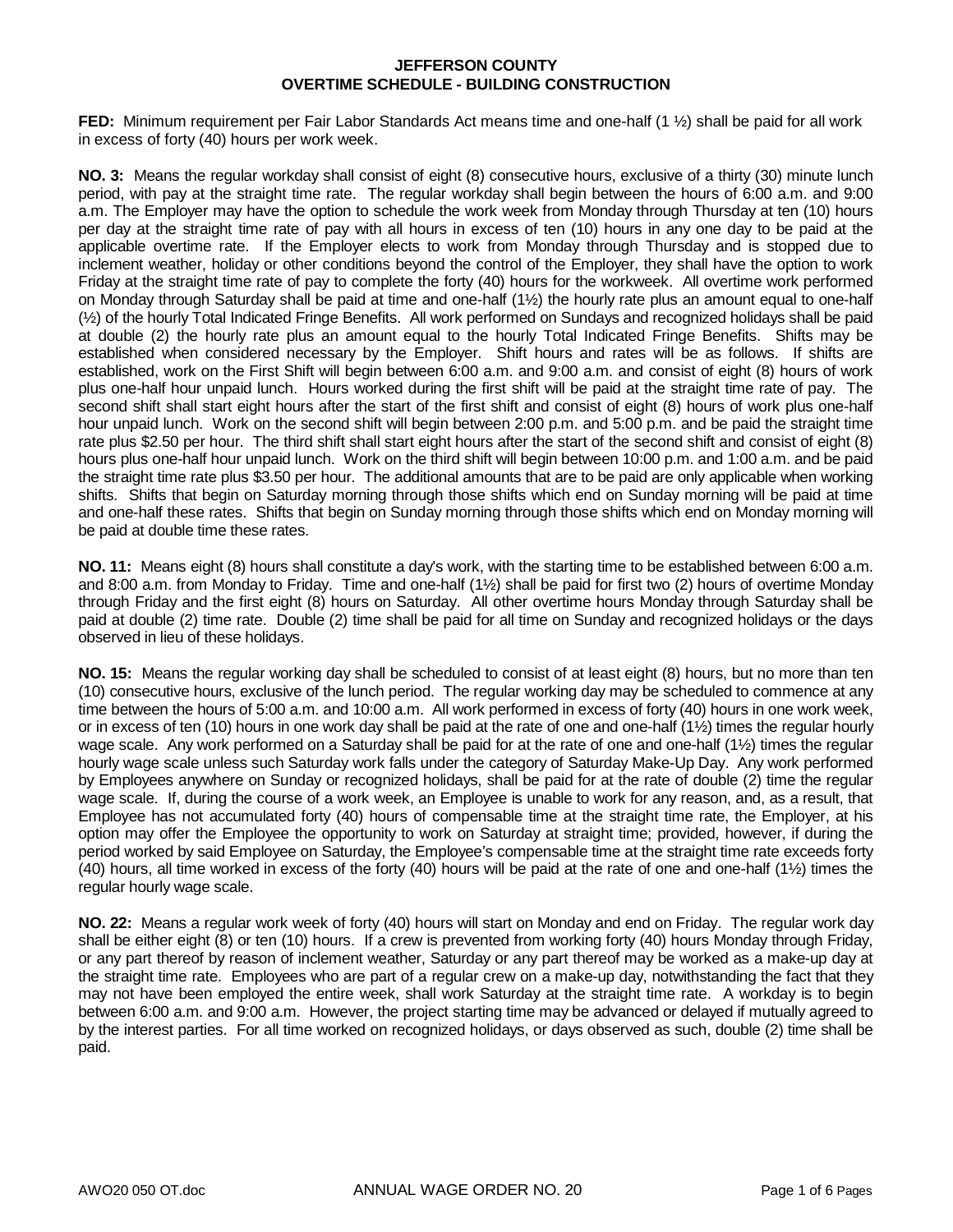**NO. 26:** Means that the regular working day shall consist of eight (8) hours worked between 6:00 a.m., and 5:00 p.m., five (5) days per week, Monday to Friday, inclusive. Hours of work at each jobsite shall be those established by the general contractor and worked by the majority of trades. (The above working hours may be changed by mutual agreement). Work performed on Construction Work on Saturdays, Sundays and before and after the regular working day on Monday to Friday, inclusive, shall be classified as overtime, and paid for at double (2) the rate of single time. The employer may establish hours worked on a jobsite for a four (4) ten (10) hour day work week at straight time pay for construction work; the regular working day shall consist of ten (10) hours worked consecutively, between 6:00 a.m. and 6:00 p.m., four (4) days per week, Monday to Thursday, inclusive. Any work performed on Friday, Saturday, Sunday and holidays, and before and after the regular working day on Monday to Thursday where a four (4) ten (10) hour day workweek has been established, will be paid at two times (2) the single time rate of pay. The rate of pay for all work performed on holidays shall be at two times (2) the single time rate of pay.

**NO. 32:** The regular working day shall consist of seven and one-half (7½) hours of labor on the job between eight (8) a.m. and four (4) p.m. and the regular working week shall consist of five (5) consecutive seven and one-half (7½) hour day's of labor on the job beginning with Monday and ending with Friday of each week. The normal work week is 37½ hours. All full-time or part-time labor performed during such hours shall be recognized as regular working hours and paid for at the regular hourly rate. All work performed during regular work hours on Saturdays shall be paid at time and one-half (1-1/2). All work performed outside of regular working hours and performed during the regular work week, shall be at double (2) times the regular rate, except that the first two (2) hours following the regular work day shall be paid at one and one-half (1½) times the regular rate. And, a flexible starting time as early as 7:00 a.m. may be implemented when mutually agreed upon by the interested parties. An early starting time of 6:00 a.m. may be used during summer months to avoid excessive afternoon temperatures. This early starting time to be used when mutually agreed upon by the interested parties. SHIFT RATE: Shift work would start after 4:00 p.m. to 6:00 a.m. The first 7½ hours would be at 115% of the basic wage rate. Overtime Monday through Friday would be at 1 ½ of base shift rate. Saturday first 7  $\frac{1}{2}$  hours of work – 1 $\frac{1}{2}$  of base shift rate. Saturday – work after 7 $\frac{1}{2}$  hours – 2 times the basic wage rate. Sunday and Holidays – 2 times the basic wage rate. All work performed on recognized holidays and Sunday**s** shall be paid double (2) time. Appropriate overtime rates to be based on fifteen minute increments.

**NO. 35:** Means a regular work week of forty (40) hours, will start on Monday and end on Friday. The regular work day shall be either eight (8) or ten (10) hours. If a crew is prevented from working forty (40) hours Monday through Friday, or any part thereof by reason of inclement weather, Saturday or any part thereof maybe worked as a make-up day at the straight time rate. Employees who are part of a regular crew on a make-up day, notwithstanding the fact that they may not have been employed the entire week, shall work Saturday at the straight time rate. A work day is to begin between 6:00 a.m. and 9:00 a.m. However, the project starting time maybe advanced or delayed if mutually agreed to by the interested parties. For all time worked on recognized holidays, or days observed as such, double (2) time shall be paid.

**NO. 43:** Eight (8) hours shall constitute a work day between the hours of 7:00 a.m. and 4:30 p.m. Forty (40) hours within five (5) days, Monday through Friday inclusive, shall constitute the work week. Work performed in the 9th and 10th hour, Monday through Friday, shall be paid at time and one-half (1½) the regular straight time rate of pay. Contractor has the option to pay two (2) hours per day at the time and one-half  $(1\frac{1}{2})$  the regular straight time rate of pay between the hours of 6:00 a.m. and 5:30 p.m., Monday through Friday. Work performed outside the regularly scheduled working hours and on Saturdays, Sundays and recognized legal holidays, or days celebrated as such, shall be paid for at the rate of double (2) time.

**NO. 44:** Means forty (40) hours shall constitute a work week, Monday through Friday. Eight (8) hours shall constitute a work day. Hours of work shall be between the hours of 7:00 a.m. and 4:30 p.m. All work performed before 7:00 a.m. and after 4:30 p.m. and all work performed in excess of eight (8) hours in any one work day, over forty (40) hours in any work week and the first eight (8) hours of work on Saturday, shall be paid at the rate of one and one-half (1½) times the regular rate of pay. All hours worked in excess of eight (8) hours on Saturday, all hours worked on Sunday and on holidays, or days that may be celebrated as such, and as designated by the federal government, shall be paid at two (2) times the regular rate of pay. All shifts for work performed between the hours of 4:30 p.m. and 1:00 a.m. shall receive eight (8) hours pay at the regular hourly rate of pay plus two dollars (\$2.00) per clock hour. All work performed between the hours of 12:30 a.m. and 9:00 a.m. on a third shift shall receive eight (8) hours pay at the regular hourly rate plus four dollars (\$4.00) per clock hour. All overtime work required after the completion of a regular shift shall be paid at one and one-half times  $(1\frac{1}{2}x)$  the "shift" hourly rate.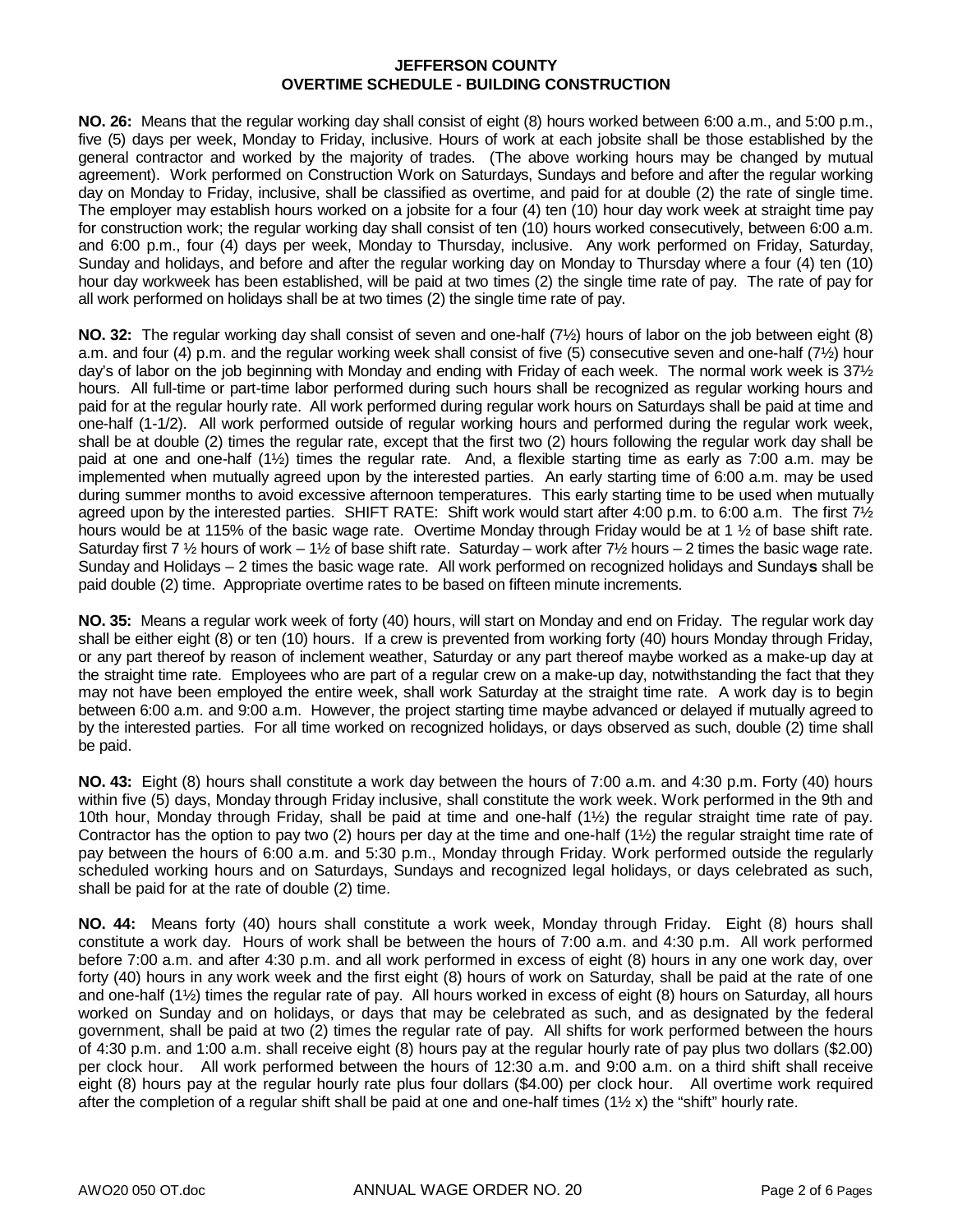**NO. 55:** Means the regular work day shall be eight (8) hours between 6:00 a.m. and 4:30 p.m. The first two (2) hours of work performed in excess of the eight (8) hour work day, Monday through Friday, and the first ten (10) hours of work on Saturday, shall be paid at one & one-half (1½) times the straight time rate. All work performed on Sunday, observed holidays and in excess of ten (10) hours a day, Monday through Saturday, shall be paid at double (2) the straight time rate.

**NO. 57:** Means eight (8) hours per day shall constitute a day's work and forty (40) hours per week, Monday through Friday, shall constitute a week's work. The regular starting time shall be 8:00 a.m. If a second or third shift is used, the regular starting time of the second shift shall be 4:30 p.m. and the regular starting period for the third shift shall be 12:30 a.m. These times may be adjusted by the employer. The day shift shall work a regular eight (8) hours shift as outlined above. Employees working a second shift shall receive an additional \$0.25 above the regular hourly rate and perform seven and one-half (7½) hours work for eight (8) hours pay. Third shift employees shall be paid an additional \$0.50 above the regular hourly rate and work seven (7) hours for eight (8) hours pay. When circumstances warrant, the Employer may change the regular workweek to four (4) ten-hour days at the regular time rate of pay. All time worked before and after the established workday of eight (8) hours, Monday through Friday, and all time worked on Saturday shall be paid at the rate of time and one-half (1½) except in cases where work is part of an employee's regular Friday shift. All time worked on Sunday and recognized holidays shall be paid at the double (2) time rate of pay except in cases where work is part of an employee's previous day's shift. For all overtime hours worked \$25.65 of the fringe benefits portion of the prevailing wage shall be paid at the same overtime rate at which the cash portion of the prevailing wage is to be paid. The remaining \$1.24 of the fringe benefit portion of the prevailing wage may be paid at straight time.

**NO. 66:** Means eight (8) hours shall constitute a day's work beginning at 7:00 a.m. (or 8:00) A.M. and ending at 3:30 (or 4:30) P.M. The work week shall be forty (40) hours beginning Monday at 7:00 a.m. (or 8:00) A.M. and ending Friday at 3:30 (or 4:30) P.M. The Employer at his option may use a flexible starting time between the hours of 6:00 a.m. and 8:00 a.m. All overtime, that is worked outside of the above established working hours of Monday through Friday, shall be paid at double (2) time, including Saturdays, Sundays and Holidays.

**NO. 67:** Means eight (8) hours shall constitute a day's work, with a flexible starting time to begin between 6:00 a.m. to 8:00 a.m., five (5) days a week, Monday through Friday. Any work over eight (8) hours in any one day shall be at the overtime rate, which is time & one-half (1½). Any work on Saturday shall be at time & one-half (1½), unless a Make-Up Day due to inclement weather is in effect. Any work on Sundays or holidays shall be at double (2) time. Four (4) days, ten (10) hours each day to be worked during Monday through Friday, shall be paid at straight time. A Make-Up Day Due To Inclement Weather Only - Employee(s) will be permitted to work an eight (8) hour make-up day on Saturday only, and the employee will receive the regular straight time wage rate.

**NO. 72:** Means that except as is otherwise provided herein, the work week shall be determined to begin at 8:00 a.m. Wednesday and end at 4:30 p.m. on the following Tuesday. Except as herein provided, working hours are from 8:00 a.m. to 11:55 a.m. and 12:30 p.m. to 4:25 p.m. and no more than the regular hours shall be worked during the forenoon or afternoon at the regular rate. In the case of days of inclement weather starting time and quitting time may be adjusted so long as the hours worked on such days do not exceed eight (8) and do not extend beyond 4:30 p.m. In circumstances where the Employee or Employees have regularly been working overtime on a particular day or days, no adjustment in the starting time shall operate to deprive Employees of overtime pay, which they would have otherwise received but for the change in the starting time. The parties understand that the application of the provisions of the preceding sentence will result in Employees receiving overtime pay even where they have not worked more than with (8) hours on a particular day. Regardless of the staring time, the forenoon working hours shall end at 11:55 a.m. and the afternoon working hours shall begin at 12:30 p.m. and end 8 hours and 25 minutes after the staring time fixed by the Employer for forenoon hours. Work performed by an employee on a non-holiday Saturday, except as hereinafter provided, or at night or before or after regular working hours on a non-holiday weekday, shall be considered overtime work, for which Employees working during such time shall be paid at the rate of one and one-half (1½) times their regular hourly wage rate for each hour or fraction thereof, worked during such time. Work performed on a Sunday or the recognized holidays shall be considered overtime work for which the Employee shall be paid twice the amount of his or her regular hourly wage rate for each hour or fraction thereof worked on any such day.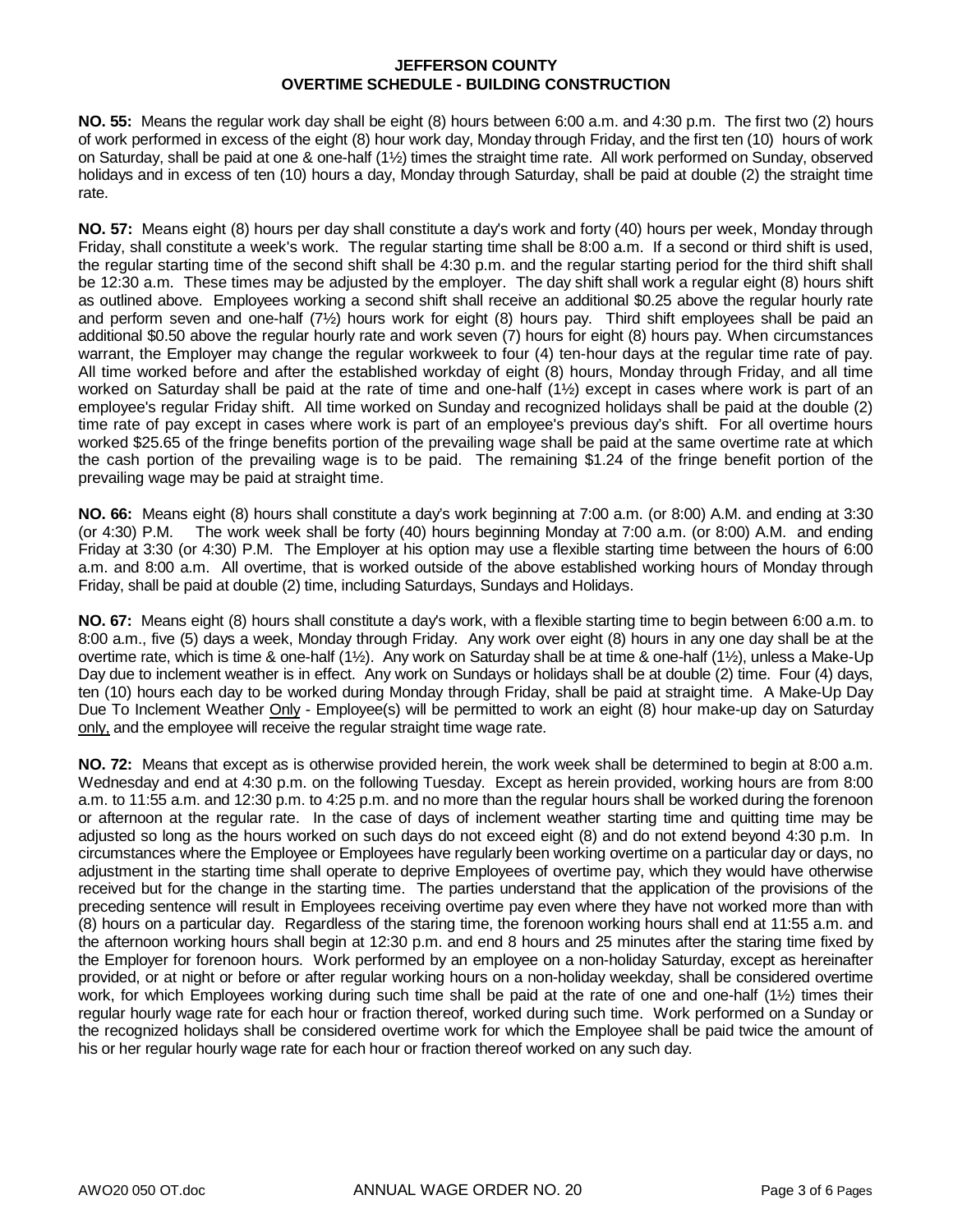**NO. 73:** Means eight (8) hours shall constitute a day's work to begin at 8:00 a.m. and end at 4:30 p.m. The starting time may be advanced one (1) or two (2) hours. Employees shall receive time and one-half (1½) for all time they are required to work before 8:00 a.m., during the lunch period or after 4:30 p.m. unless the starting time is advanced as provided above. Forty (40) hours shall constitute a week's work, Monday through Friday, or any part thereof by reason of inclement weather (rain or mud), Saturday or any part thereof may be worked as a make-up day at the straight time rate. The Employer shall have the option of working five (5) eight (8) hour day's or four (4) ten (10) hour day's Monday through Friday. If an Employer elects to work five (5) eight (8) hour days during any work week, hours worked more than eight (8) per day or forty (40) per week shall be paid at time and one-half (1½) the hourly rate Monday through Friday. If an employer elects to work four (4) ten (10) hour days in any week, work performed more than ten (10) hours per day or forty (40) hours per week shall be paid at time and one-half (1½) the hourly rate Monday through Friday. If an Employer is working ten (10) hour days and loses a day due to inclement weather, he may work ten (10) hours Friday at straight time. All time over the regular workday as defined and all hours worked on Saturday shall be paid at the rate of one and one-half (1½) the regular rate of wages. If workmen are required to work recognized holidays or days observed as such, or on Sunday, they shall receive double (2) the regular rate of pay for such work. If a laborer is assisting another craft on a make-up day and the other craft is receiving overtime pay the laborer shall receive the same overtime multiple as the craft assisted. No overtime rates shall be broken down into less than thirty (30) minute units of time. Projects that cannot be performed during regular workday: Building construction work, if required by the owner, the contractor may perform work outside the normal hours and employees shall be paid applicable straight time hourly wage rate plus a premium of \$1.50 per hour for the first eight hours worked. Any hours worked in excess of eight hours shall be paid at the applicable overtime rate plus \$1.50 per hour premium. Shift work: The Employer may elect to work, one, two or three shifts on any work. When two or more shits are worked on any operation, the first shift or day shift shall consist of eight (8) hours exclusive of lunch time; the second or swing shift consist of eight (8) hours' work for eight and one-half hours pay, exclusive of lunch time; the third or graveyard shift shall consist of eight (8) hours' work for nine (9) hours' pay exclusive of lunch time. The swing shift shall be paid twenty-five cents (\$.25) per hour above the regular rate of pay. The graveyard shift shall be paid fifty cents (\$.50) per hour above the regular rate of pay. Multiple shift (second or third shift) operation will not be construed on the entire project if at any time it is deemed advisable and necessary for the employer to a specific operation. However, no shift shall be started between midnight and 6:00 a.m. except the graveyard shift on a three (3) shift operation, or except in unusual or emergency, regardless if the project is working one (1) or two (2) shift. Shifts shall be established for a minimum of three (3) consecutive workdays. When 2-10 or 12 hour shifts are worked, the second shift shall receive \$.50 per hour above regular rate of pay. When the employer elects to work 2-10 or 12 hour shifts, the first 8 hours shall be at straight time rates. The remaining 2 or 4 hours shall be at the overtime rate of time and one-half.

**NO. 76:** Means the standard workday shall consist of eight (8) hours of work between the hours of 8:00 a.m. and 4:30 p.m. with a thirty (30) minute unpaid lunch hour occurring in the middle of the shift. The standard workweek shall consist of five standard workdays commencing on Monday and ending on Friday. The normal starting and quitting times may be changed by mutual consent of interested parties. All time worked before and after the established eight (8) hour workday, Monday through Friday, and all time worked on Saturday, shall be paid for at the rate of time & onehalf (1<sup>1</sup>/<sub>2</sub>) the hourly base wage rate in effect. All time worked on Sunday and holidays shall be paid at the rate of double (2) the hourly wage in effect. All work done on Saturday will be done at time & one-half (1½), unless Saturday shall be used as a make-up day. If an employee should lose one or more days in a work week and use Saturday as a make-up day the pay shall be at the regular hourly base wage rate and benefits.

**NO. 77:** Means the regular workday shall consist of eight (8) consecutive hours, exclusive of a thirty (30) minute lunch period, with pay at the regular straight time hourly rate. The regular workday shall begin on the job site between the hours of 6:00 a.m. and 8:00 a.m. with the starting time to be determined by the Employer, unless project owner requires different starting time. This adjustable starting time can, at the Employer's option, be staggered to permit starting portions of the work force at various times within the prescribed hours. The Employer may establish a four (4) ten (10) hour shift exclusive of the thirty (30) minute lunch period at the straight time wage rate. Forty (40) hours per week shall constitute a week's work Monday through Thursday. In the event a job is down due to weather conditions, safety or other conditions beyond the control of the Employer, then Friday may, at the option of the employer, be worked as a make-up day at the straight time wage rate. Straight time is not to exceed ten (10) hours a day or forty (40) hours per week. Time and one-half  $(1 \frac{1}{2})$  shall be paid for all overtime hours worked during the week, Monday through Friday and for all work performed on Saturday. Double (2) time shall be paid for all time worked on Sunday and recognized holidays.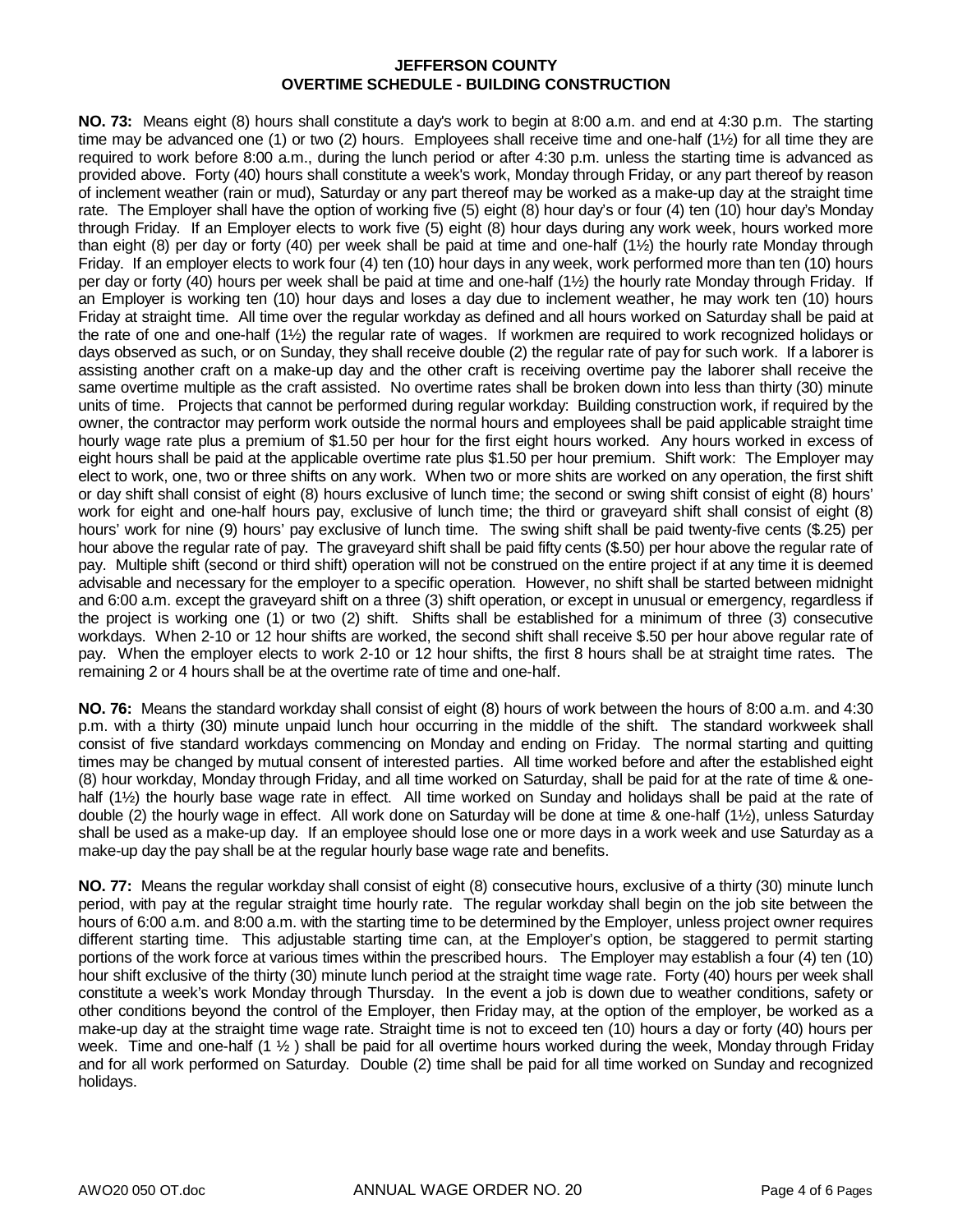**NO. 80:** Means eight (8) hours shall constitute the regular work day and forty (40) hours a work week, Monday through Friday. The Employer shall establish the starting time between 6:30 a.m. through 9:00 a.m. An Employer may further adjust the starting time up to 9:30 a.m. throughout the year. Time and one-half (1½) shall be paid after eight (8) consecutive hours worked after the established starting time and for hours worked before the established starting time. Time and one-half (1½) shall be paid for work performed on Saturdays. Work performed on Sundays and Holidays shall be paid at the double (2) time rate of pay. The Employer when working on Highway and Road Work may have the option to schedule the work week for his paving crew only from Monday through Thursday at ten (10) hours per day at the straight time rate of pay with all hours in excess of ten (10) hours in any one day to be at the applicable overtime rate of time and one-half (1½). If the Employer elects to work from Monday through Thursday and is stopped due to inclement weather (rain, snow, sleet falling), the Employer shall have the option to work Friday at the straight time rate of pay to complete the forty (40) hours.

**NO. 82:** Means the work day shall consist of eight (8) hours worked between 7:00 a.m. and 4:30 p.m. Forty (40) hours will constitute the work week from Monday through Friday, inclusive. Up to four (4) hours of overtime work per day performed before or after the assigned normal work day, (twelve (12) continuous hours, starting no earlier than 6:00 a.m., Monday through Friday), shall be paid at a rate of one and one-half times (1.5x) that employee's hourly rate. Any additional overtime, Monday through Friday, shall be paid at two times (2x) the regular rate of pay. The first eight hours of overtime work on Saturday shall be paid at the rate of one and one-half times (1.5x) the regular rate of pay. Hours worked in excess of eight (8) hours on Saturday shall be paid at two times (2x) the regular rate of pay. Double time shall be paid for work performed on Sundays, recognized legal holidays or days that may be celebrated as such as designated by the federal government. All shifts for work performed between the hours of 4:30 p.m. and 1:00 a.m. shall be paid at the regular hourly rate plus two dollars (\$2.00) per clock hour. All shifts for work performed between the hours of 12:30 a.m. and 9:00 a.m. shall be paid at the regular hour rate plus four dollars (\$4.00) per clock hour. All overtime work required after the completion of a regular shift shall be paid at one and one-half times (1.5x) the "shift" hourly rate.

**NO. 87:** Means eight (8) hours starting between 6:00 a.m. and 8:00 a.m. and ending between 2:30 p.m. and 4:30 p.m. at the Employers discretion shall constitute a day's work. Any work prior to 6:00 a.m. or after eight (8) hours shall be paid at the overtime rate. Five (5) days from Monday through Friday inclusive shall constitute a regular work week. All hours before and after these regular hours shall be considered overtime and shall be paid for at the rate of double (2) time. All work on Saturday and Sunday shall be paid at double (2) the prevailing scale of wages.

**NO. 91:** Means eight (8) hours shall constitute a day's work commencing at 7:00 a.m. and ending at 3:30 p.m., allowing one-half (½) hour for lunch. The option exists for the Employer to use a flexible starting time between the hours of 6:00 a.m. and 9:00 a.m. The regular workweek shall consist of forty (40) hours of five (5) workdays, Monday through Friday. The workweek may consist of four (4) ten (10) hour days from Monday through Thursday, with Friday as a make-up day. If the make-up day is a holiday, the employee shall be paid at the double (2) time rate. The employees shall be paid time and one-half (1½) for work performed on Saturdays**,** before the regular starting time or after the regular quitting time or over eight (8) hours per work day (unless working a 10-hour work day, then time and one-half (1½) is paid for work performed over ten (10) hours a day) or over forty (40) hours per work week. Work performed on Sundays and recognized holidays shall be paid at the double (2) time rate of pay. SHIFT WORK: When it is necessary for the project to operate in shifts, there will be three (3) eight (8) hour shifts commencing at 8:00 a.m. Shift work must continue for a period of not less than three (3) consecutive work days, two (2) days which must be regular work days (Monday through Friday). In the event the second or third shift of any regular work day shall fall into a Saturday or a holiday, such extension into a Saturday or holiday shall be considered as part of the previous workday and employees shall be paid at the regular shift rate. The first day shift shall work a regular eight (8) hour day at regular rates. The second shift shall be eight (8) hours regular time pay plus \$2.50 per hour premium for eight (8) hours work. Third shift will be for eight (8) hours regular time pay plus \$3.00 per hour premium for eight (8) hours work.

**NO. 92:** Means all work performed from 8:00 a.m. to 4:30 p.m., Monday through Friday, will be at straight time pay up to forty (40) hours per week. All work performed Monday through Friday before 8:00 a.m. and after 4:30 p.m. will be done at time and one-half (1½). All work done on Saturday will be done at time and one-half (1½), unless the employer and employee agree that Saturday shall be used as a make-up day. The Employer may use a flexible starting time of 7:00 a.m. to 8:00 a.m., and quitting time of 3:30 p.m. to 4:30 p.m., and any such different work starting time shall determine whether wages are payable at the straight rate or the premium rate. All work performed on Saturday shall be paid for at time and one-half (1½), unless the Saturday has been used as a make-up day. All work performed on Sunday and holidays shall be paid for at the rate of double (2) time.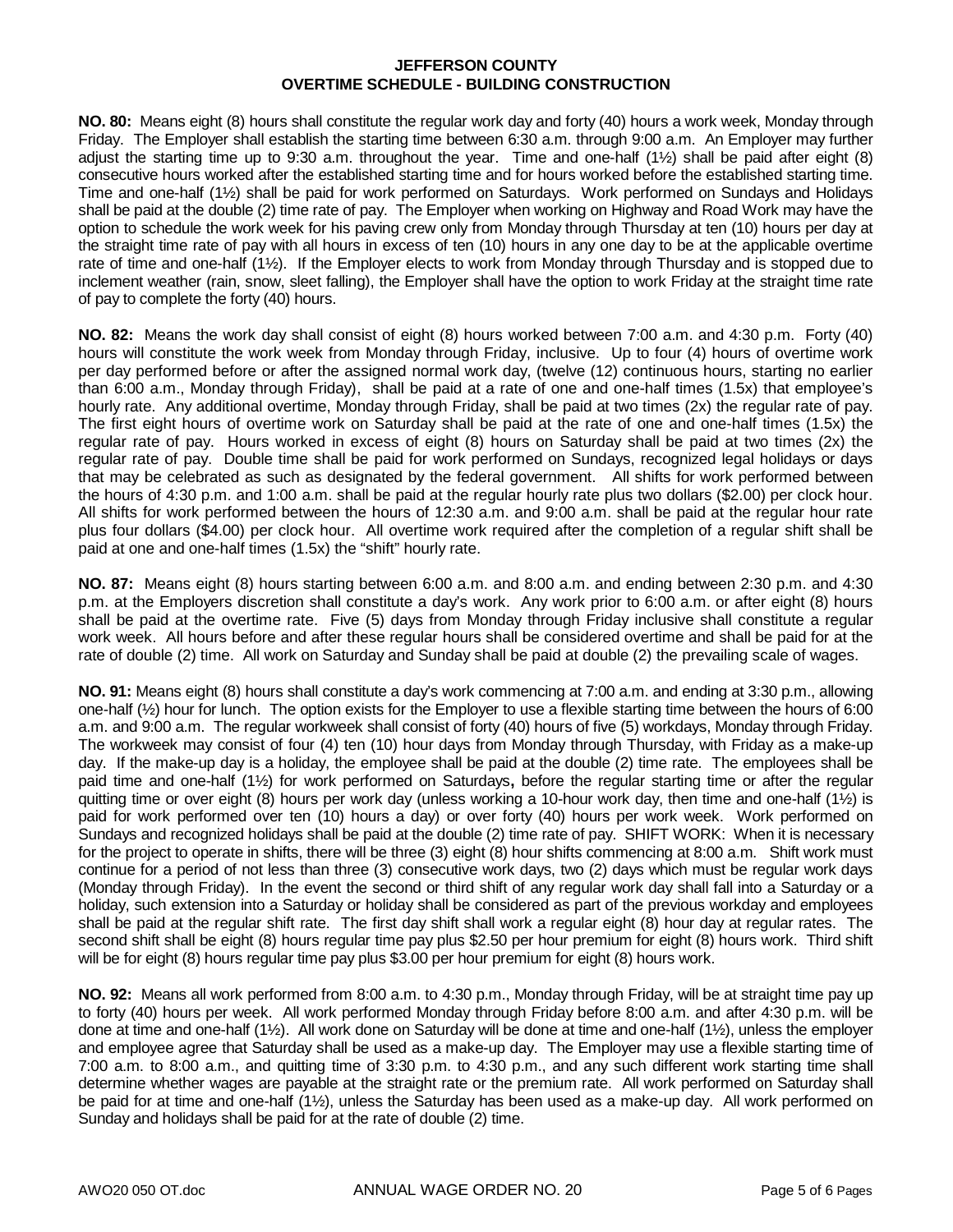**NO. 104:** Means eight (8) hours per day shall constitute a standard work day between the hours of 6:00 a.m. and 8:00 p.m. The standard work week shall be forty (40) hours between 6:00 a.m. on Monday and ending 8:00 p.m. on Friday. An overtime rate of time and one-half (1½) the base hourly rate shall be paid on all hours in excess of eight (8) hours in a day Monday through Friday. Saturdays shall be considered overtime and work done on Saturday shall be paid at time and one-half (1½) the prevailing scale. Sundays and holidays shall be considered overtime and work done on these days shall be paid at double (2) the prevailing scale.

**NO. 116:** Means the standard work day shall consist of eight (8) hours of work between the hours of 8:00 a.m. and 4:30 p.m. The standard work week shall consist of five standard work days commencing on Monday and ending on Friday inclusive. All time worked before and after the established eight (8) hour work day, Monday through Friday, and all time worked on Saturdays, shall be paid for at the rate of time & one-half (1½) the hourly base wage rate in effect. All time worked on Sundays and recognized holidays shall be paid for at the rate of double (2) the hourly base wage rate in effect.

**NO. 126:** Means eight (8) hours per day shall constitute a day's work and forty (40) hours per week, Monday through Friday, shall constitute a week's work. The regular starting time shall be 8:00 a.m. If a second or third shift is used, the regular starting time of the second shift shall be 4:30 p.m. and the regular starting period for the third shift shall be 12:30 a.m. These times may be adjusted by the employer. The day shift shall work a regular eight (8) hours shift as outlined above. Employees working a second shift shall receive an additional \$0.25 above the regular hourly rate and perform seven and one-half (7½) hours work for eight (8) hours pay. Third shift employees shall be paid an additional \$0.50 above the regular hourly rate and work seven (7) hours for eight (8) hours pay. When circumstances warrant, the Employer may change the regular workweek to four (4) ten-hour days at the regular time rate of pay. All time worked before and after the established workday of eight (8) hours, Monday through Friday, and all time worked on Saturday shall be paid at the rate of time and one-half (1½) except in cases where work is part of an employee's regular Friday shift. All time worked on Sunday and recognized holidays shall be paid at the double (2) time rate of pay except in cases where work is part of an employee's previous day's shift. For all overtime hours worked \$25.77 of the fringe benefits portion of the prevailing wage shall be paid at the same overtime rate at which the cash portion of the prevailing wage is to be paid. The remaining \$1.24 of the fringe benefit portion of the prevailing wage may be paid at straight time.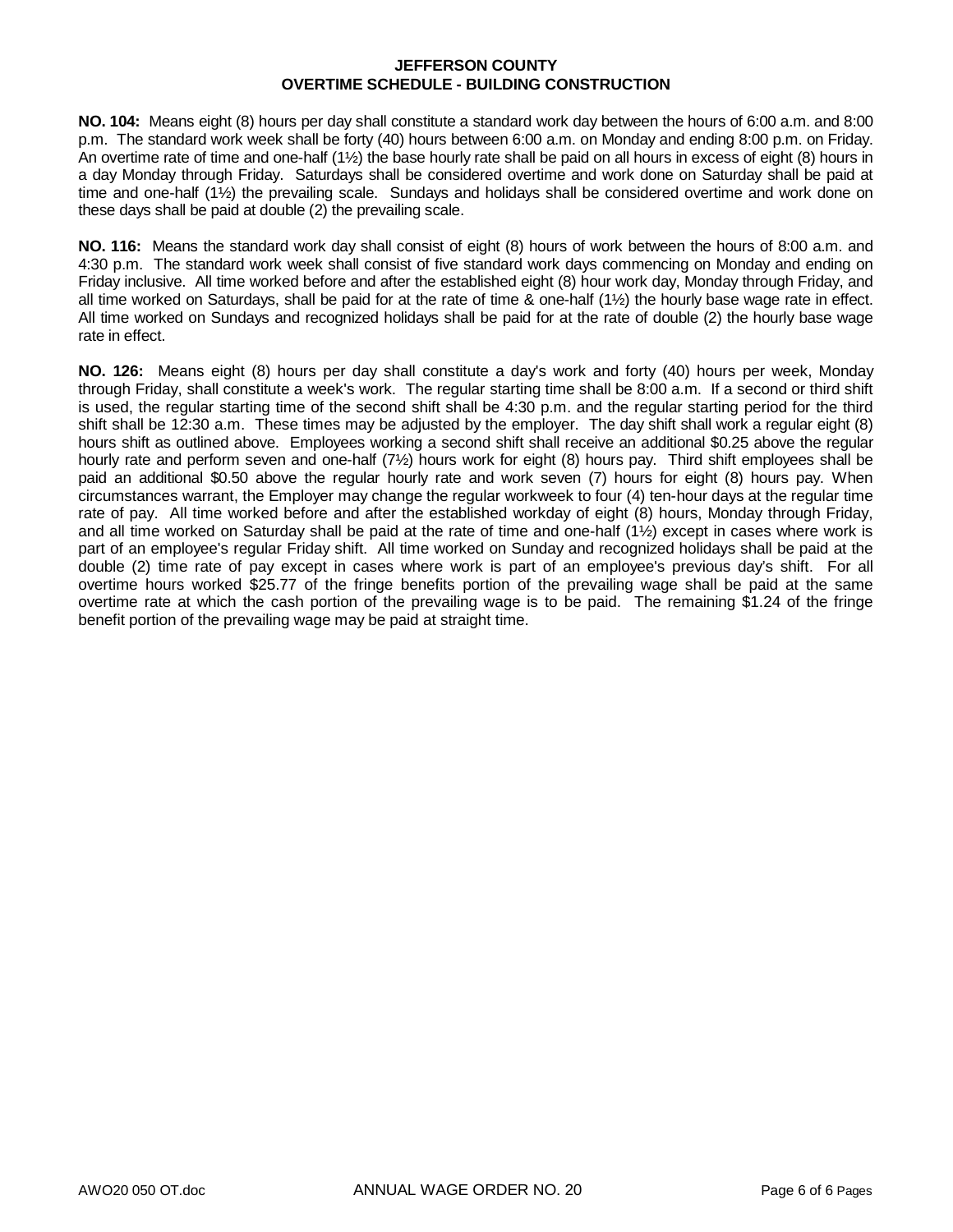#### **JEFFERSON COUNTY HOLIDAY SCHEDULE – BUILDING CONSTRUCTION**

**NO. 3:** All work done on New Year's Day, Memorial Day, Independence Day, Labor Day, Veteran's Day (November 11), Thanksgiving Day, and Christmas Day shall be compensated at the double (2) time rate of pay. When any of these holidays fall on a Sunday, the following Monday shall be observed. No work shall be performed on the days set forth except in cases of emergencies to protect life or property.

**NO. 5:** All work that shall be done on New Year's Day, Memorial Day, Fourth of July, Labor Day, Veteran's Day, Thanksgiving Day, and Christmas Day shall be paid at the double (2) time rate of pay.

**NO. 6:** The following days are recognized as holidays: New Year's Day, Memorial Day, Fourth of July, Labor Day, Veterans Day, Thanksgiving Day, Christmas Day and any additional holidays which may be mutually agreed upon. Whenever any such holiday falls on a Sunday, the following Monday shall be recognized and observed as the holiday. Work performed on Sundays and holidays shall be paid at the double time rate of pay. No work shall be performed on Labor Day.

**NO. 7:** The following days are assigned days and are recognized as holidays: New Year's Day, Memorial Day, Independence Day, Labor Day, Veteran's Day, Thanksgiving Day, and Christmas Day. If a holiday falls on a Sunday, it shall be observed on the following Monday. If a holiday falls on a Saturday, it shall be observed on the preceding Friday. No work shall be performed on Labor Day except in case of jeopardy to work under construction. This is applied to protect Labor Day. When a holiday falls during the normal workweek, Monday through Friday, it shall be counted as eight (8) hours toward the forty (40) hour week. However, no reimbursement for these eight (8) hours is to be paid to the workman unless worked. If workman are required to work the above enumerated holidays or days observed as such, or on Sunday, they shall receive double (2) the regular rate of pay for such work.

**NO. 8:** All work performed on New Year's Day, Memorial Day, Independence Day, Labor Day, Veteran's Day, Thanksgiving Day, and Christmas Day, or the days observed in lieu of these holidays, shall be paid at the double time rate of pay.

**NO. 12:** All work done on New Year's Day, Decoration Day, Independence Day, Veteran's Day, Thanksgiving Day and Christmas Day shall be paid at the double time rate of pay. Should any of these days fall on Sunday, then the following day shall be observed as the holiday. Under no circumstances shall employees be permitted to work on Labor Day.

**NO. 18:** All work done on New Year's Day, Memorial Day, July 4th, Labor Day, Veteran's Day, Thanksgiving Day, the Friday following Thanksgiving and Christmas Day shall be paid at the double time rate of pay. When one of the above holidays falls on Sunday, the following Monday shall be considered the holiday, and when one of the above holidays falls on Saturday, the preceding Friday shall be considered the holiday, and all work performed on said day(s) shall be paid at the double time rate.

**NO. 25:** All work done on New Year's Day, Martin Luther King Day, Memorial Day, Independence Day, Labor Day, Veteran's Day, Thanksgiving Day, the day after Thanksgiving, Christmas Day, Presidential Election Day, or days locally observed as such, and Saturday and Sunday shall be recognized as holidays and shall be paid at the double (2) time rate of pay. If a named holiday falls on a Saturday, the holiday will be observed on the preceding Friday. When a named holiday falls on Sunday, the Monday after will be observed as the holiday. Appropriate overtime rates to be based on fifteen minute increments.

**NO. 26:** All work done on New Year's Day, Memorial Day, Fourth of July, Labor Day, Veteran's Day, Thanksgiving Day and Christmas Day shall be paid at the double time rate of pay. When a Holiday occurs on Saturday it shall not be observed on either the previous Friday or the following Monday. Such days shall be regular work days. If such a holiday occurs on Sunday it shall be observed on the following Monday.

**NO. 31:** All work done on New Year's Day, Presidents Day, Good Friday, Memorial Day, Fourth of July, Labor Day, Veteran's Day, Thanksgiving Day, Friday after Thanksgiving Day, Christmas Day, and Employee's Birthday shall be paid at the double time rate of pay. If a holiday falls on Sunday, the following Monday will be observed as the recognized holiday. If a holiday falls on Saturday, the preceding Friday will be observed as the recognized holiday.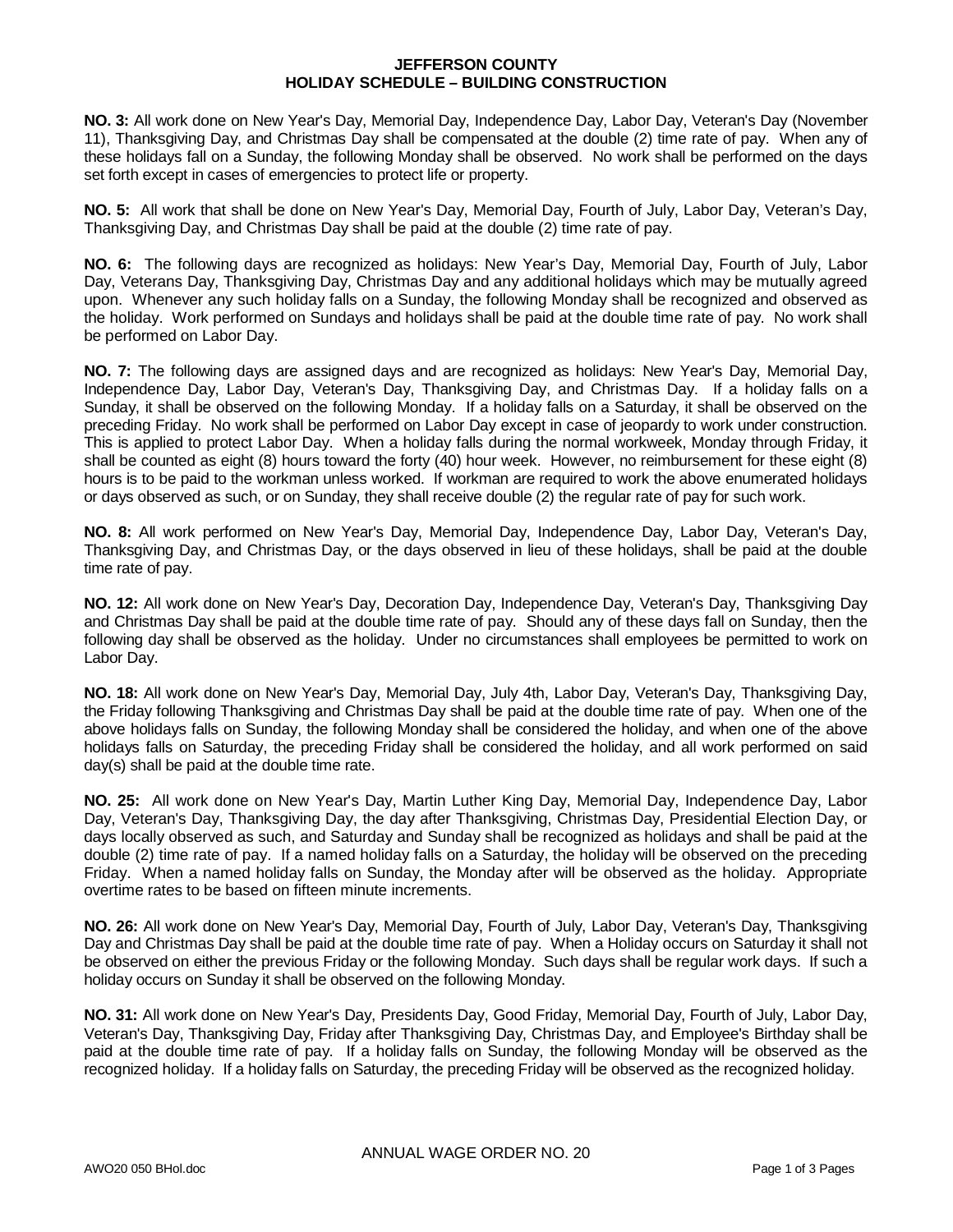#### **JEFFERSON COUNTY HOLIDAY SCHEDULE – BUILDING CONSTRUCTION**

**NO. 36:** The following days are recognized as holidays: New Year's Day, Memorial Day, Independence Day, Labor Day, Thanksgiving Day and Christmas Day. If a holiday falls on a Sunday, it shall be observed on the following Monday. No work shall be performed on Labor Day except in case of jeopardy to work under construction. This rule is applied to protect Labor Day. When a holiday falls during the normal work week, Monday through Friday, it shall be counted as eight (8) hours toward the forty (40) hour week; however, no reimbursement for this eight (8) hours is to be paid the workman unless worked. An Employer working a four (4) day, ten (10) hour schedule may use Friday as a make-up day when an observed holiday occurs during the work week. Employees have the option to work that make-up day. If workmen are required to work the above enumerated holidays, or days observed as such, they shall receive double (2) the regular rate of pay for such work.

**NO. 41:** The following days shall be observed as legal holidays: New Year's Day, Memorial Day, Fourth of July, Labor Day, Veteran's Day, Thanksgiving Day and Christmas Day. No work shall be performed on the Fourth of July, Labor Day or Christmas Day. Any work performed on the above holidays shall be paid for at two (2) times the regular straight time rate of pay. When any of the above holidays fall on Sunday, the following Monday shall be observed as such holiday. If a holiday falls on Saturday, it shall not be considered to be observed on the previous Friday or following Monday. Such days shall be regular workdays.

**NO. 45:** All work performed on New Year's Day, Memorial Day, Independence Day, Labor Day, Veteran's Day, Thanksgiving Day, the day after Thanksgiving, the day before Christmas, and Christmas Day, shall be paid at the double time rate of pay.

**NO. 47:** The following holidays are recognized: New Year's Day, Memorial Day, Fourth of July, Labor Day, Veteran's Day, Thanksgiving Day, the day after Thanksgiving and Christmas Day. When a holiday listed above falls on Saturday, it shall be celebrated on the Friday preceding the holiday. When a holiday falls on Sunday, the following Monday shall be observed. Holidays referred to above shall be paid for at the double (2) time rate of pay when worked.

**NO. 51:** All time worked on Sundays and recognized holidays shall be paid for at the rate of double (2) the hourly base wage rate in effect. The Employer agrees to recognize the following holidays: New Year's Day, Memorial Day, Independence Day, Labor Day, Veteran's Day, Thanksgiving Day and Christmas Day. If the holiday falls on Sunday, it shall be recognized on the following Monday. If the holiday falls on a Saturday, it shall be recognized as a Saturday only holiday.

**NO. 54:** All work performed on New Year's Day, Memorial Day, Independence Day, Labor Day, Veteran's Day, Thanksgiving Day, the Friday after Thanksgiving Day, and Christmas Day shall be paid at the double (2) time rate of pay. When a holiday falls on Saturday, it shall be observed on Friday. When a holiday falls on Sunday, it shall be observed on Monday.

**NO. 55:** The following days are recognized as holidays: New Year's Day, Memorial Day, Independence Day, Labor Day, Thanksgiving Day and Christmas Day. If a holiday falls on a Sunday, it shall be observed on the following Monday. No work shall be performed on Labor Day except in case of jeopardy to work under construction. This rule is applied to protect Labor Day. When a holiday falls during the normal work week, Monday through Friday, it shall be counted as eight (8) hours toward the forty (40) hour week; however, no reimbursement for this eight (8) hours is to be paid the workmen unless worked. An Employer working a four (4) day, ten (10) hour schedule may use Friday as a make up day when an observed holiday occurs during the work week. Employees have the option to work that make up day. If workmen are required to work the above enumerated holidays, or days observed as such, they shall receive double (2) the regular rate of pay for such work.

**NO. 60:** All work performed on New Year's Day, Armistice Day (Veteran's Day), Decoration Day (Memorial Day), Independence Day (Fourth of July), Thanksgiving Day and Christmas Day shall be paid at the double time rate of pay. No work shall be performed on Labor Day except when triple (3) time is paid. When a holiday falls on Saturday, Friday will be observed as the holiday. When a holiday falls on Sunday, the following Monday shall be observed as the holiday.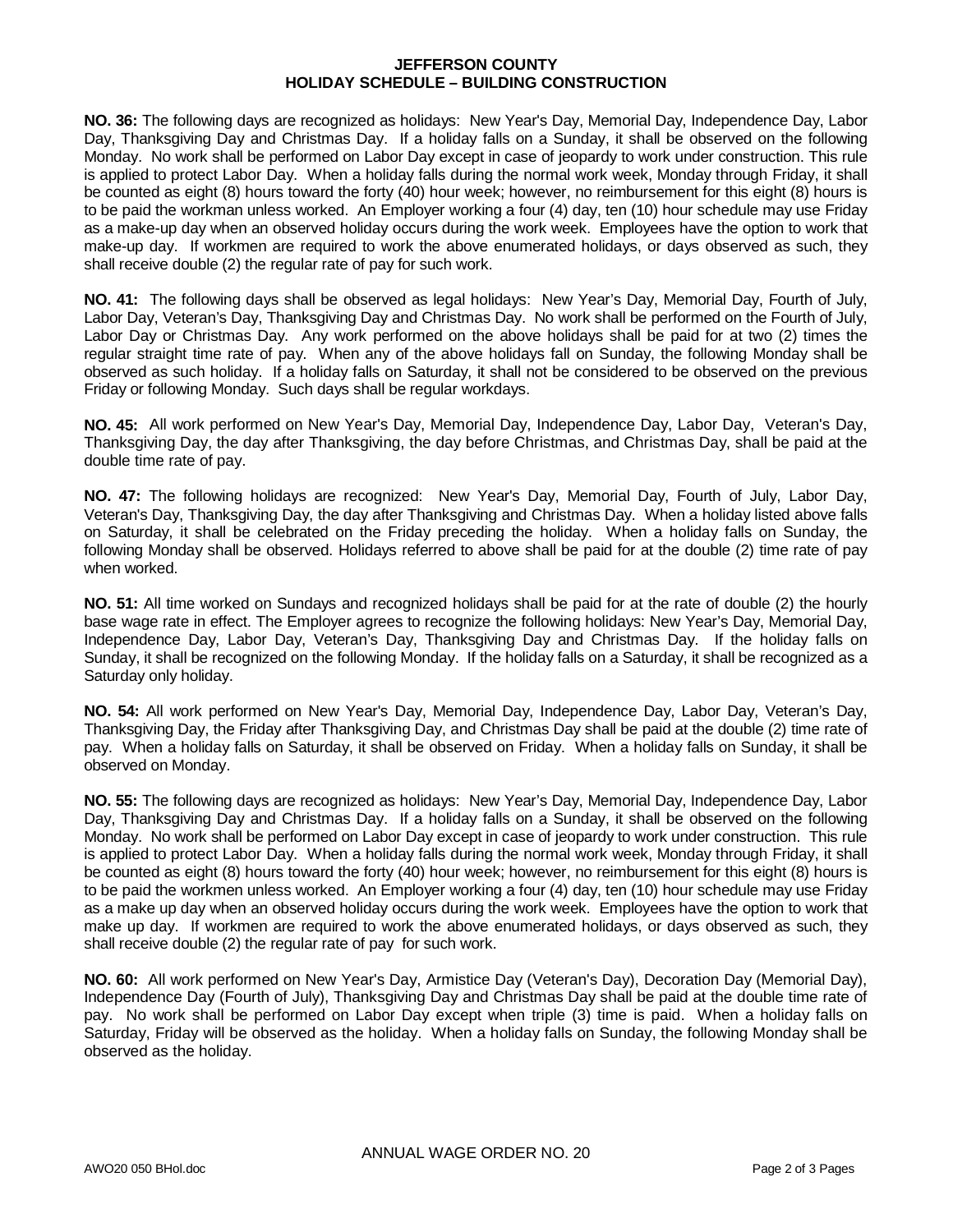#### **JEFFERSON COUNTY HOLIDAY SCHEDULE – BUILDING CONSTRUCTION**

**NO. 66:** All work performed on Sundays and the following recognized holidays, or the days observed as such, of New Year's Day, Decoration Day, Fourth of July, Labor Day, Veteran's Day, Thanksgiving Day and Christmas Day, shall be paid at double (2) the hourly rate plus an amount equal to the hourly Total Indicated Fringe Benefits. Whenever any such holidays fall on a Sunday, the following Monday shall be observed as a holiday.

**NO. 69:** All work performed on New Year's Day, Memorial Day, July Fourth, Labor Day, Veteran's Day, Thanksgiving Day or Christmas Day shall be compensated at double (2) their straight-time hourly rate of pay. Friday after Thanksgiving and the day before Christmas are also holidays, however, if the employer chooses to work the normal work hours on these days, the employee will be paid at straight -time rate of pay. If a holiday falls on a Saturday, the holiday will be observed on Saturday; if a holiday falls on a Sunday, the holiday will be observed on the following Monday.

**NO. 71:** All work performed on the following recognized holidays, or days that may be celebrated as such, shall be paid at the double (2) time rate of pay: New Year's Day, Memorial Day, Independence Day, Labor Day, Veterans Day, Thanksgiving Day, Day after Thanksgiving and Christmas Day. If a holiday falls on Sunday, it shall be celebrated on Monday. If a holiday falls on Saturday, it shall be celebrated on the Friday proceeding such Saturday.

**NO. 73:** The following days are recognized as holidays: New Year's Day, Memorial Day, Fourth of July, Labor Day, Veteran's Day (or mutually agreed date of the Friday after Thanksgiving Day may be substituted for Veteran's Day), Thanksgiving Day and Christmas Day, or in the event that any of said Holidays falls on Sunday, then the day or days generally recognized as such. Any work performed anywhere on any of the aforesaid Holidays, or on the day or days recognized and observed as such, shall be paid for at double (2) time the regular hourly rate.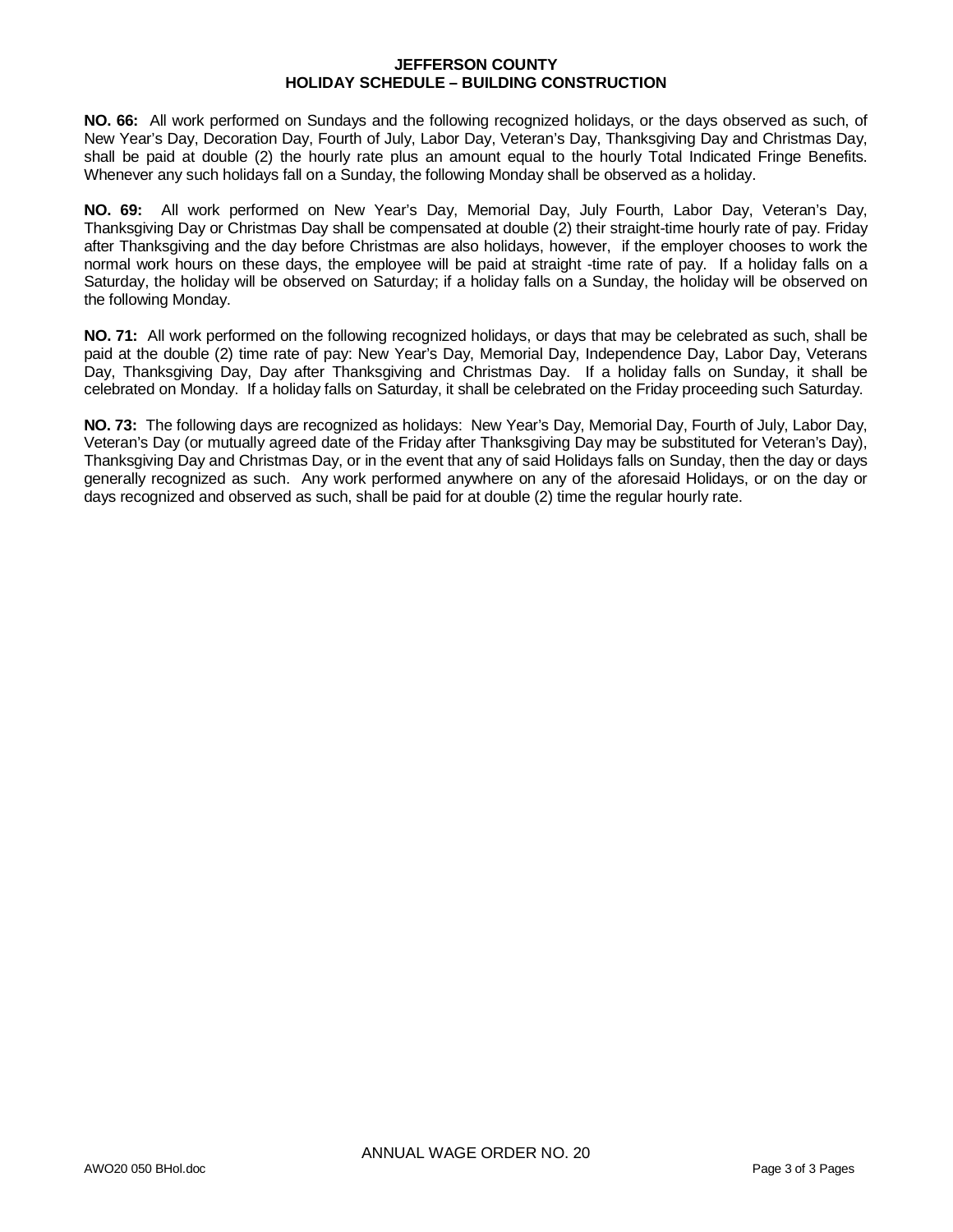#### Heavy Construction Rates for JEFFERSON County

|                                                 |           | Basic    | Over-             |                 |                              |
|-------------------------------------------------|-----------|----------|-------------------|-----------------|------------------------------|
| <b>OCCUPATIONAL TITLE</b>                       | * Date of | Hourly   | Time              | Holiday         | <b>Total Fringe Benefits</b> |
|                                                 | Increase  | Rates    | Schedule Schedule |                 |                              |
| Carpenter                                       |           | \$34.03  | 23                | 16              | \$13.90                      |
| Millwright                                      |           | \$34.03  | 23                | 16              | \$13.90                      |
| Pile Driver                                     |           | \$34.03  | 23                | 16              | \$13.90                      |
|                                                 |           |          |                   |                 |                              |
| Electrician (Outside-Line Construction\Lineman) |           | \$38.91  | 9                 | 12              | $$5.00 + 37.5\%$             |
| Lineman Operator                                |           | \$33.59  | 9                 | 12              | $$5.00 + 37.5%$              |
| Lineman - Tree Trimmer                          |           | \$24.25  | 32                | 31              | $$5.00 + 23%$                |
| Groundman                                       |           | \$25.97  | 9                 | 12              | $$5.00 + 37.5\%$             |
| Groundman - Tree Trimmer                        |           | \$19.22  | 32                | 31              | $$5.00 + 23\%$               |
|                                                 |           |          |                   |                 |                              |
| <b>Operating Engineer</b>                       |           |          |                   |                 |                              |
| Group I                                         | 6/13      | \$30.51  | 10                | 9               | \$23.35                      |
| Group II                                        | 6/13      | \$30.51  | 10                | 9               | \$23.35                      |
| Group III                                       | 6/13      | \$29.21  | 10                | $\overline{9}$  | \$23.35                      |
| Group IV                                        | 6/13      | \$25.75  | 10                | 9               | \$23.35                      |
| Oiler-Driver                                    | 6/13      | \$26.21  | 10                | 9               | \$23.35                      |
|                                                 |           |          |                   |                 |                              |
| <b>Cement Mason</b>                             | 6/13      | \$30.20  | 17                | 11              | \$15.36                      |
|                                                 |           |          |                   |                 |                              |
| Laborer                                         |           |          |                   |                 |                              |
| General Laborer                                 | 6/13      | \$28.01  | $\mathbf{2}$      | $\overline{4}$  | \$12.07                      |
| Skilled Laborer                                 | 6/13      | \$28.61  | $\overline{2}$    | 4               | \$12.07                      |
|                                                 |           |          |                   |                 |                              |
| <b>Truck Driver-Teamster</b>                    |           |          |                   |                 |                              |
| Group I                                         |           | \$29.88  | 25                | 21              | \$10.90                      |
| Group II                                        |           | \$29.99  | 25                | 21              | \$10.90                      |
| Group III                                       |           | \$30.03  | $\overline{25}$   | 21              | \$10.90                      |
| Group IV                                        |           | \$30.10  | $\overline{25}$   | $\overline{21}$ | \$10.90                      |
| <b>Traffic Control Service Driver</b>           |           | \$28.775 | 26                | 25              | \$9.045                      |

Use Heavy Construction Rates on Highway and Heavy construction in accordance with the classifications of construction work established in 8 CSR 30-3.040(3).

Use Building Construction Rates on Building construction in accordance with the classifications of construction work established in 8 CSR 30-3.040(2).

If a worker is performing work on a heavy construction project within an occupational title that is not listed on the Heavy Construction Rate Sheet, use the rate for that occupational title as shown on the Building Construction Rate sheet.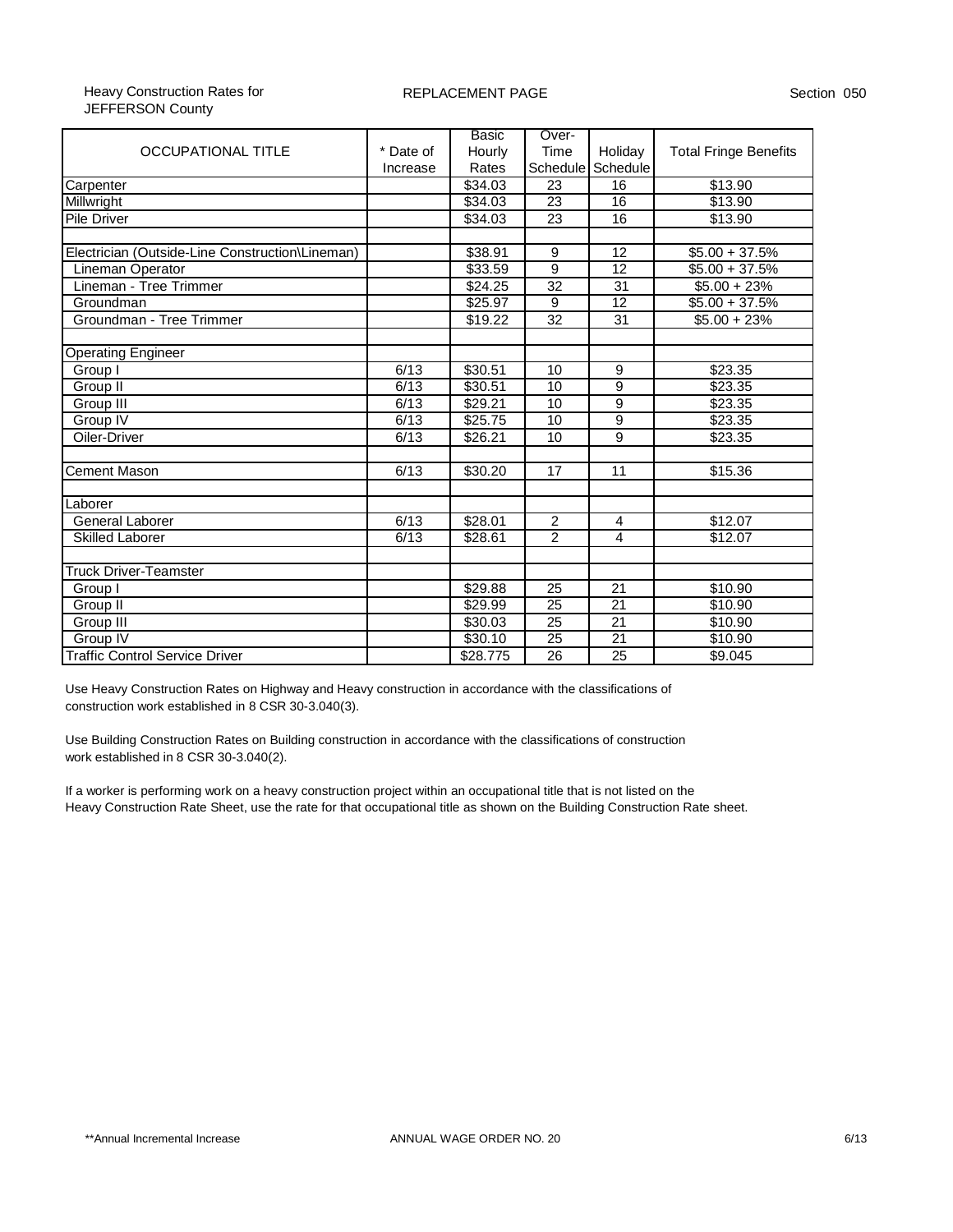#### **JEFFERSON COUNTY OVERTIME SCHEDULE – HEAVY CONSTRUCTION**

**FED:** Minimum requirement per Fair Labor Standards Act means time and one-half (1 ½) shall be paid for all work in excess of forty (40) hours per work week.

**NO. 2:** Means a regular workweek shall be forty (40) hours and will start on Monday and end on Friday. The Employer shall have the option of working five 8-hour days or four 10-hour days Monday through Friday. If an Employer elects to work five 8-hour days during any workweek, hours worked more than eight (8) per day or 40 per week shall be paid at time and one-half the hourly rate Monday through Friday. If an Employer elects to work four 10-hour days in a week, work performed more than ten (10) hours per day or 40 hours per week shall be paid at time and one-half the hourly rate Monday through Friday. When working a five 8-hour day schedule and an Employer is prevented from working forty (40) hours Monday through Friday, or any part thereof, by reason of inclement weather, Saturday or any part thereof may be worked as a make-up day at the straight time rate. If an Employer is working a four 10-hour day schedule and loses a day due to inclement weather, he may work 10 hours Friday at straight time. All hours worked over the 40 hours Monday through Friday will be paid at 1 ½ overtime rate. A workday shift is to begin at the option of the Employer, between 6:00 a.m. and not later than 9:00 a.m. However, the project starting time may be advanced or delayed if required. If workmen are required to work the enumerated holidays or days observed as such or Sundays, they shall receive double (2) the regular rate of pay for such work. Overtime shall be computed at one-half (1/2) hour intervals. Shift: The Contractor may elect to work one, two or three shifts on any work. When operating on more than one shift, the shifts shall be known as the day shift, swing shift, and graveyard shift as such terms are recognized in the industry. When two shifts are worked on any operation, the shifts will consist of eight (8) or ten (10) hours exclusive of lunchtime. When three shifts are worked the first day or day shift will consist of eight (8) hours exclusive of lunchtime. The second or swing shift shall consist of seven and one-half (7 1/2) hours work for eight hours pay, exclusive of lunchtime, and the third or the graveyard shift shall consist of seven (7) hours work for eight (8) hours pay, exclusive of the lunchtime. All time in excess of normal shifts shall be considered overtime. Multiple shift (the two or three shift) operation will not be construed on the entire project if at any time it is deemed advisable and necessary for the Employer to multiple shift a specific operation. However, no shift shall be started between midnight and six a.m. except the graveyard shift on a three-shift operation, or except in an unusual or emergency situation. If an Employer starts a shift between midnight and 6 a.m. except the graveyard shift on a three-shift operation, he shall reimburse all employees for the entire shift at the double time rate. Completion of the second shift on a two-shift operation or completion of the graveyard shift on a threeshift operation that carries over into Saturday morning, shall be at the straight time rate. Overtime shall be computed at ½ hour intervals.

**NO. 9:** Eight (8) hours shall constitute a work day between the hours of 7:00 a.m. and 4:30 p.m. Forty (40) hours within five (5) days, Monday through Friday inclusive, shall constitute the work week. Work performed in the 9th and 10th hour, Monday through Friday, shall be paid at time and one-half (1½) the regular straight time rate of pay. Contractor has the option to pay two (2) hours per day at the time and one-half (1½) the regular straight time rate of pay between the hours of 6:00 a.m. and 5:30 p.m., Monday through Friday. Worked performed in the first eight (8) hours on Saturday shall be paid at the rate of one and eight tenths (1.8) the regular straight time rate. Work performed outside these hours and on Sundays and recognized legal holidays, or days celebrated as such, shall be paid for at the rate of double (2) time.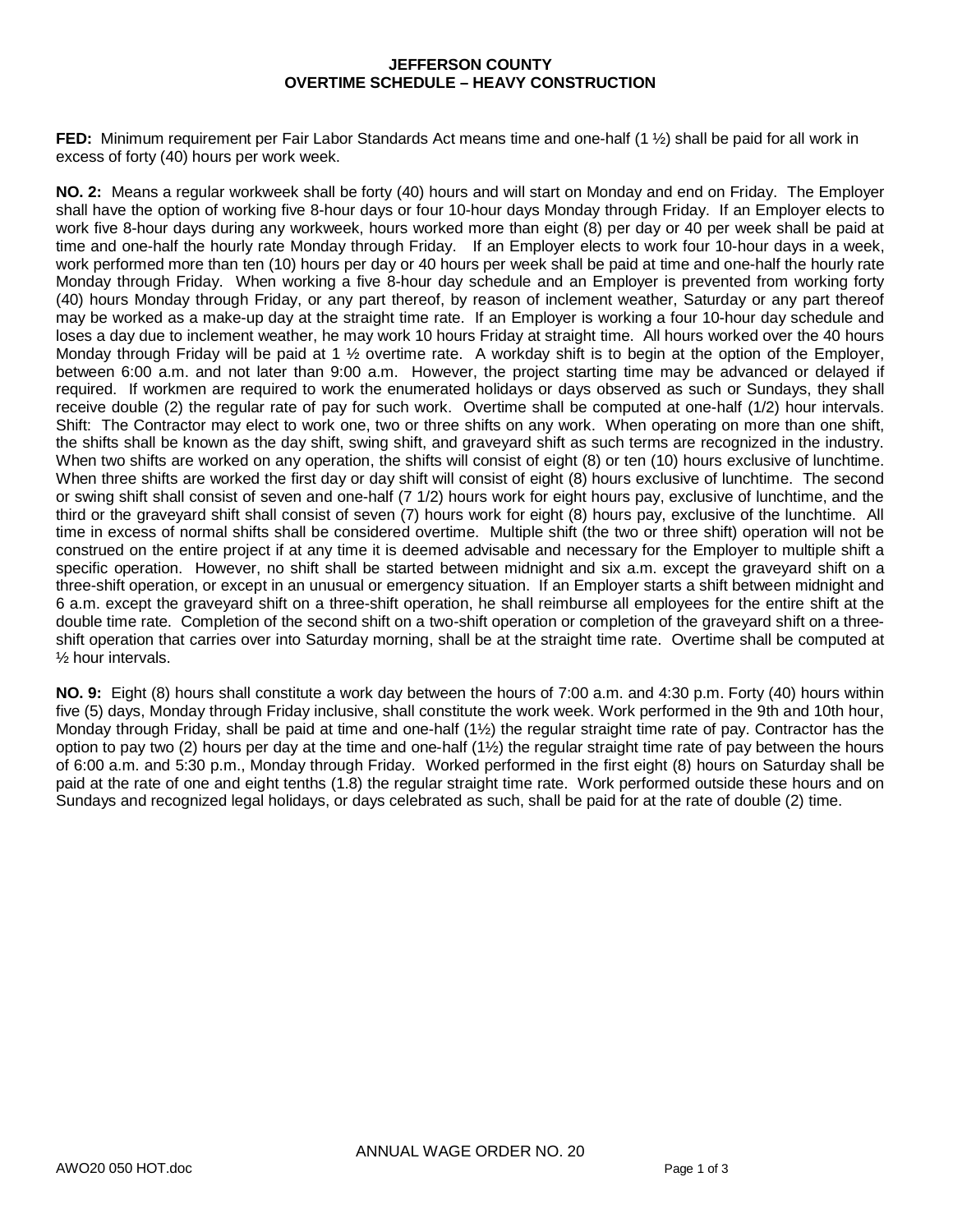#### **JEFFERSON COUNTY OVERTIME SCHEDULE – HEAVY CONSTRUCTION**

**NO. 10:** Means the regular workday for which employees shall be compensated at straight time hourly rate of pay shall, unless otherwise provided for, begin at 8:00 a.m. and end at 4:30 p.m. The regular workweek shall consist of five (5) days, Monday through Friday, beginning at 8:00 a.m. and ending at 4:30 p.m. except as may be modified. The starting time may be either advanced or delayed one hour or two hours at the discretion of the Employer. The Employer may have the option to schedule his work week from Monday through Thursday at ten (10) hours per day at the straight time rate of pay with all hours in excess of ten (10) hours in any one day to be at the applicable overtime rate. If the Employer elects to work Monday through Thursday and is stopped due to inclement weather, holidays or other conditions beyond the control of the Employer, he shall have the option to work Friday at the straight time rate of pay to complete the forty (40) hour workweek. All necessary overtime and work performed on Saturday, shall be paid at time and one-half  $(1/2)$  the hourly rate, plus an amount equal to one-half  $(1/2)$  of the hourly Total Indicated Fringe Benefits. All work performed on Sundays and recognized holidays shall be paid at double (2) the hourly rate, plus an amount equal to the hourly Total Indicated Fringe Benefits. Shifts may be established when considered necessary by the Employer. Shift hours and rates will be as follows. If shifts are established, work on the First Shift will begin between 6:00 a.m. and 9:00 a.m. and consist of eight (8) hours of work plus one-half hour unpaid lunch. Hours worked during the first shift will be paid at the straight time rate of pay. The second shift shall start eight hours after the start of the first shift and consist of eight (8) hours of work plus one-half hour unpaid lunch. Work on the second shift will begin between 2:00 p.m. and 5:00 p.m. and be paid the straight time rate plus \$2.50 per hour. The third shift shall start eight hours after the start of the second shift and consist of eight (8) hours plus one-half hour unpaid lunch. Work on the third shift will begin between 10:00 p.m. and 1:00 a.m. and be paid the straight time rate plus \$3.50 per hour. The additional amounts that are to be paid are only applicable when working shifts. Shifts that begin on Saturday morning through those shifts which end on Sunday morning will be paid at time and one-half these rates. Shifts that begin on Sunday morning through those shifts which end on Monday morning will be paid at double time these rates.

**NO. 17:** Means eight (8) hours shall constitute the regular work day and forty (40) hours a work week, Monday through Friday. The Employer shall establish the starting time between 6:30 a.m. through 9:00 a.m. An Employer may further adjust the starting time up to 9:30 A.M. throughout the year. Time and one-half (1½) shall be paid after eight (8) consecutive hours worked after the established starting time and for hours worked before the established starting time. Time and one-half (1½) shall be paid for work performed on Saturdays. Work performed on Sundays and Holidays shall be paid at the double (2) time rate of pay. The Employer when working on Highway and Road Work may have the option to schedule the work week for his paving crew only from Monday through Thursday at ten (10) hours per day at the straight time rate of pay with all hours in excess of ten (10) hours in any one day to be at the applicable overtime rate of time and one-half (1½). If the Employer elects to work from Monday through Thursday and is stopped due to inclement weather (rain, snow, sleet falling), the Employer shall have the option to work Friday at the straight time rate of pay to complete the forty (40) hours.

**NO. 23:** Means the regular workweek shall start on Monday and end on Friday, except where the Employer elects to work Monday through Thursday, (10) hours per day. All work over ten (10) hours in a day or forty (40) hours in a week shall be at the overtime rate of one and one-half (1½) times the regular hourly rate. The regular workday shall be either eight (8) or ten (10) hours. If a job can't work forty (40) hours Monday through Friday because of inclement weather or other conditions beyond the control of the Employer, Friday or Saturday may be worked as a make-up day at straight time (if working 4-10's). Saturday may be worked as a make-up day at straight time (if working 5-8's). An Employer, who is working a four (4) ten (10) hour day work schedule may use Friday as a make-up day when a workday is lost due to a holiday. A workday is to begin at the option of the Employer but not later than 11:00 a.m. except when inclement weather, requirements of the owner or other conditions beyond the reasonable control of the Employer prevent work. Except as worked as a make-up day, time on Saturday shall be worked at one and one-half (1½) times the regular rate. Work performed on Sunday shall be paid at two (2) times the regular rate. Work performed on recognized holidays or days observed as such, shall also be paid at the double (2) time rate of pay.

**NO. 25:** Means a regular work week of forty (40) hours, starting on Monday and ending on Friday. The regular work day shall be either eight (8) or ten (10) hours. If a crew is prevented from working forty (40) hours Monday through Friday, or any part thereof by reason of inclement weather, Saturday or any part thereof maybe worked as a make-up day at the straight time rate. Employees who are part of a regular crew on a make-up day, notwithstanding the fact that they may not have been employed the entire week, shall work Saturday at the straight time rate. A work day is to begin between 6:00 a.m. and 9:00 a.m. However, the project starting time maybe advanced or delayed if mutually agreed to by the interest parties. All hours worked on recognized holidays, or days observed as such, double (2) time shall be paid.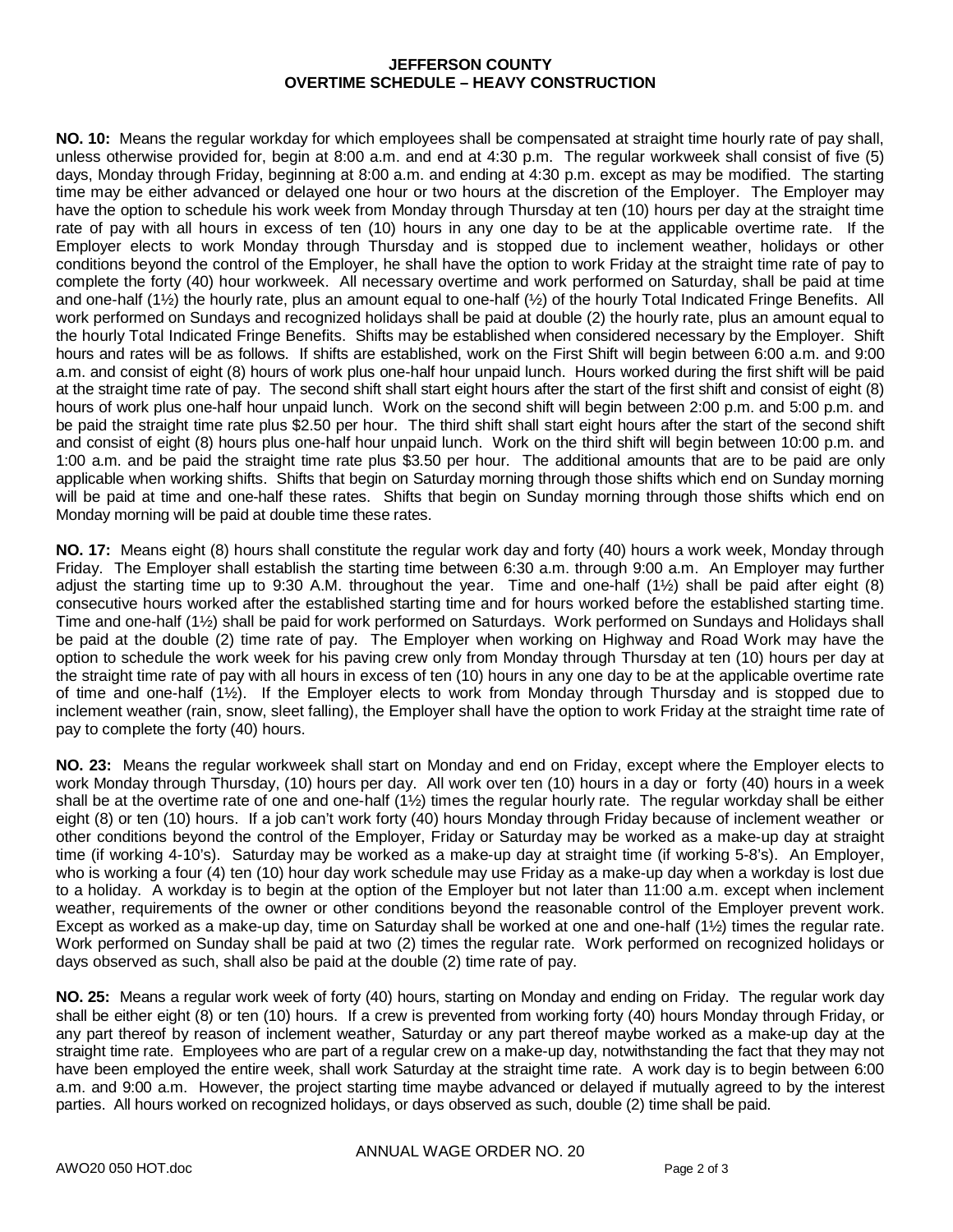#### **JEFFERSON COUNTY OVERTIME SCHEDULE – HEAVY CONSTRUCTION**

**NO. 26:** Means a regular work week of forty (40) hours will start on Monday and end on Friday. The regular work day shall be either eight (8) or ten (10) hours. If a crew is prevented from working forty (40) hours Monday through Friday, or any part thereof by reason of inclement weather, Saturday or any part thereof may be worked as a make-up day at the straight time rate. Employees who are part of a regular crew on a make-up day, notwithstanding the fact that they may not have been employed the entire week, shall work Saturday at the straight time rate. A workday is to begin between 6:00 a.m. and 9:00 a.m. However, the project starting time may be advanced or delayed if mutually agreed to by the interest parties. For all time worked on recognized holidays, or days observed as such, double (2) time shall be paid.

**No. 32:** Means the overtime rate shall be time and one-half the regular rate for work over forty (40) hours per week. Sundays and Holidays shall be paid at double the straight time rate.